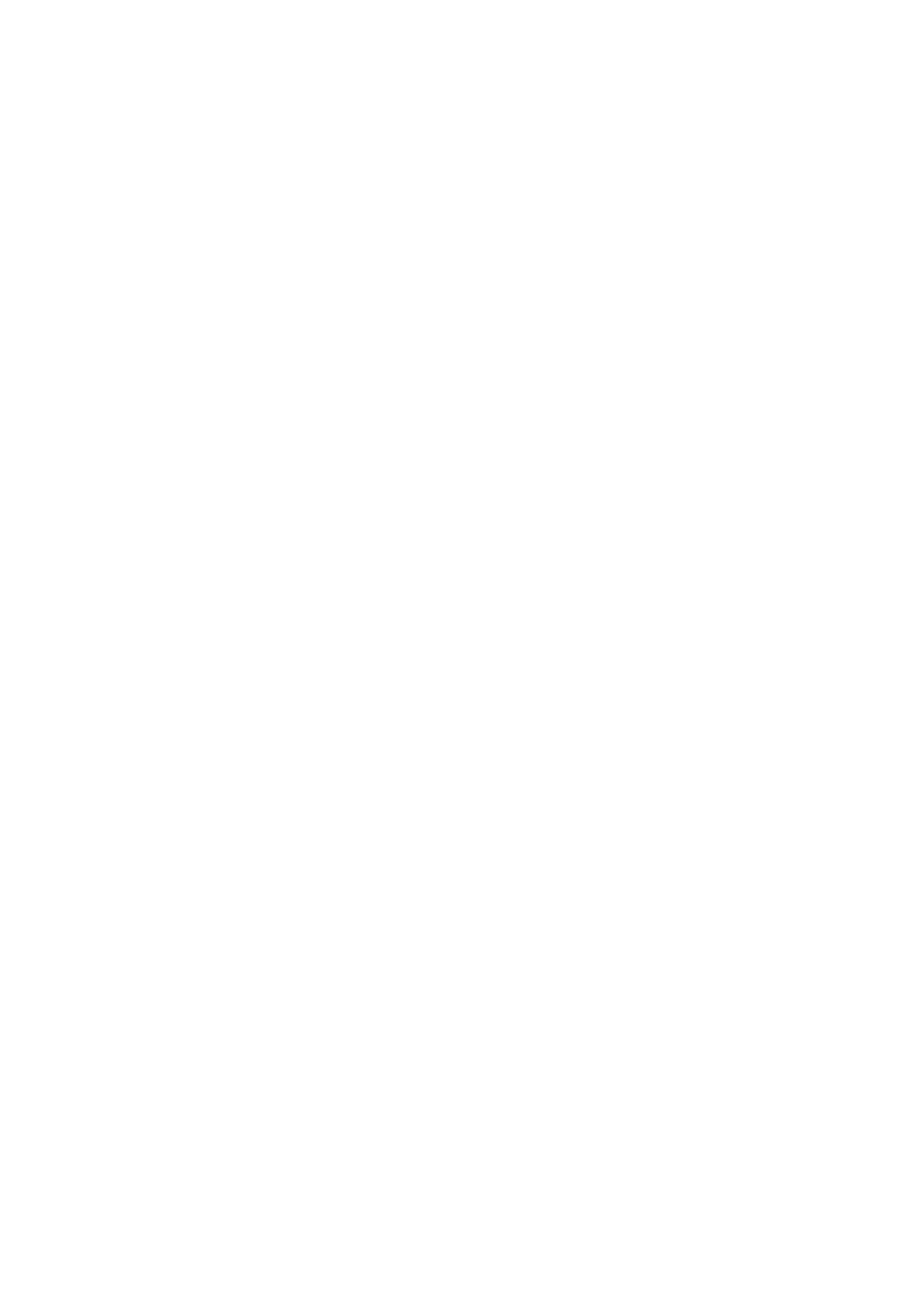# Teaching Psychology around the World (Volume 4)

Edited by

Grant J. Rich, Alfredo Padilla-López, Luciana Karine de Souza, Lucy Zinkiewicz, Jacqui Taylor and Jas Laile Suzana Binti Jaafar

Cambridge **Scholars** Publishing

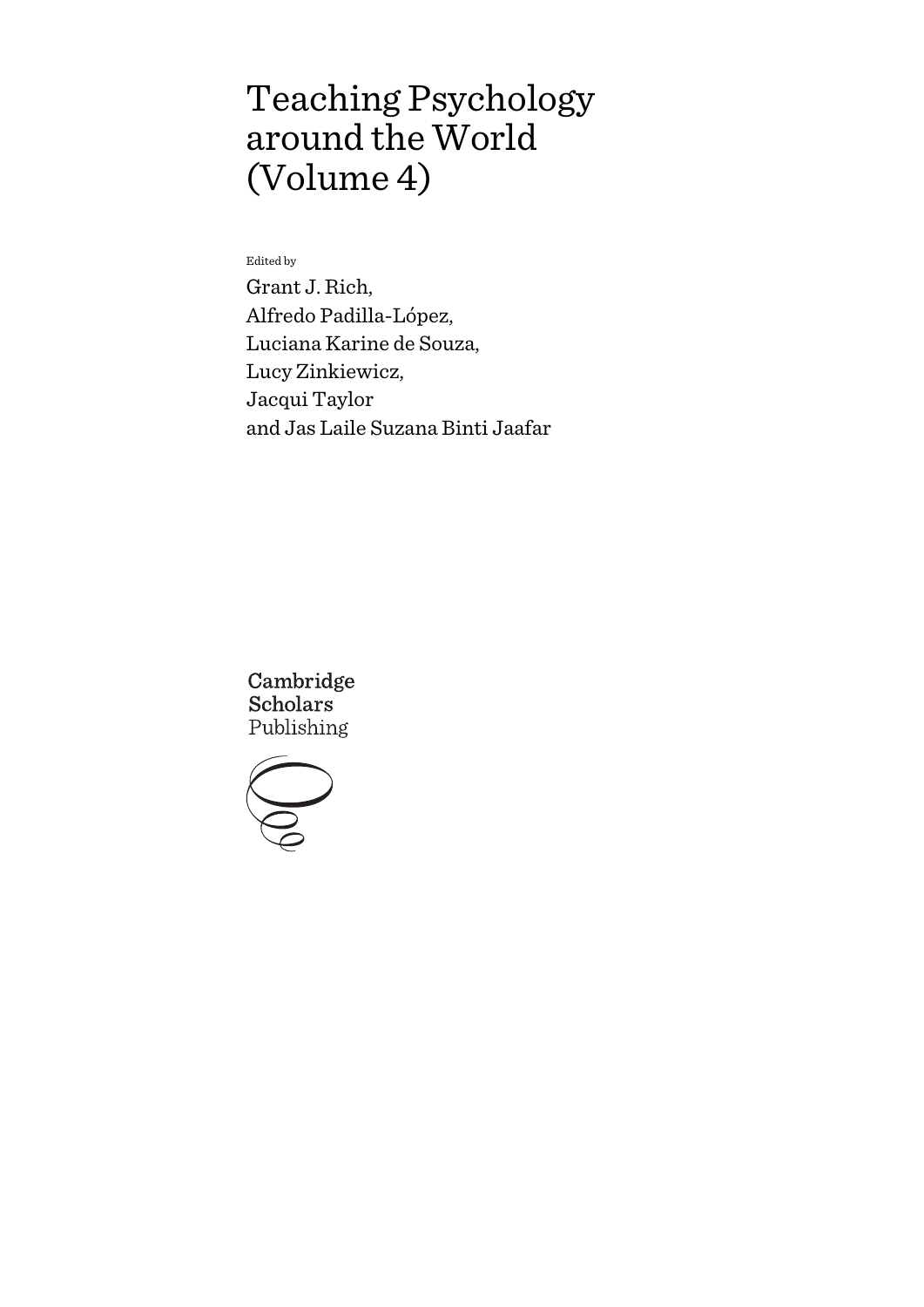Teaching Psychology around the World (Volume 4)

Edited by Grant J. Rich, Alfredo Padilla-López, Luciana Karine de Souza, Lucy Zinkiewicz, Jacqui Taylor and Jas Laile Suzana Binti Jaafar

This book first published 2018

Cambridge Scholars Publishing

Lady Stephenson Library, Newcastle upon Tyne, NE6 2PA, UK

British Library Cataloguing in Publication Data A catalogue record for this book is available from the British Library

Copyright © 2018 by Grant J. Rich, Alfredo Padilla-López, Luciana Karine de Souza, Lucy Zinkiewicz, Jacqui Taylor, Jas Laile Suzana Binti Jaafar and contributors

All rights for this book reserved. No part of this book may be reproduced, stored in a retrieval system, or transmitted, in any form or by any means, electronic, mechanical, photocopying, recording or otherwise, without the prior permission of the copyright owner.

ISBN (10): 1-5275-1411-0 ISBN (13): 978-1-5275-1411-9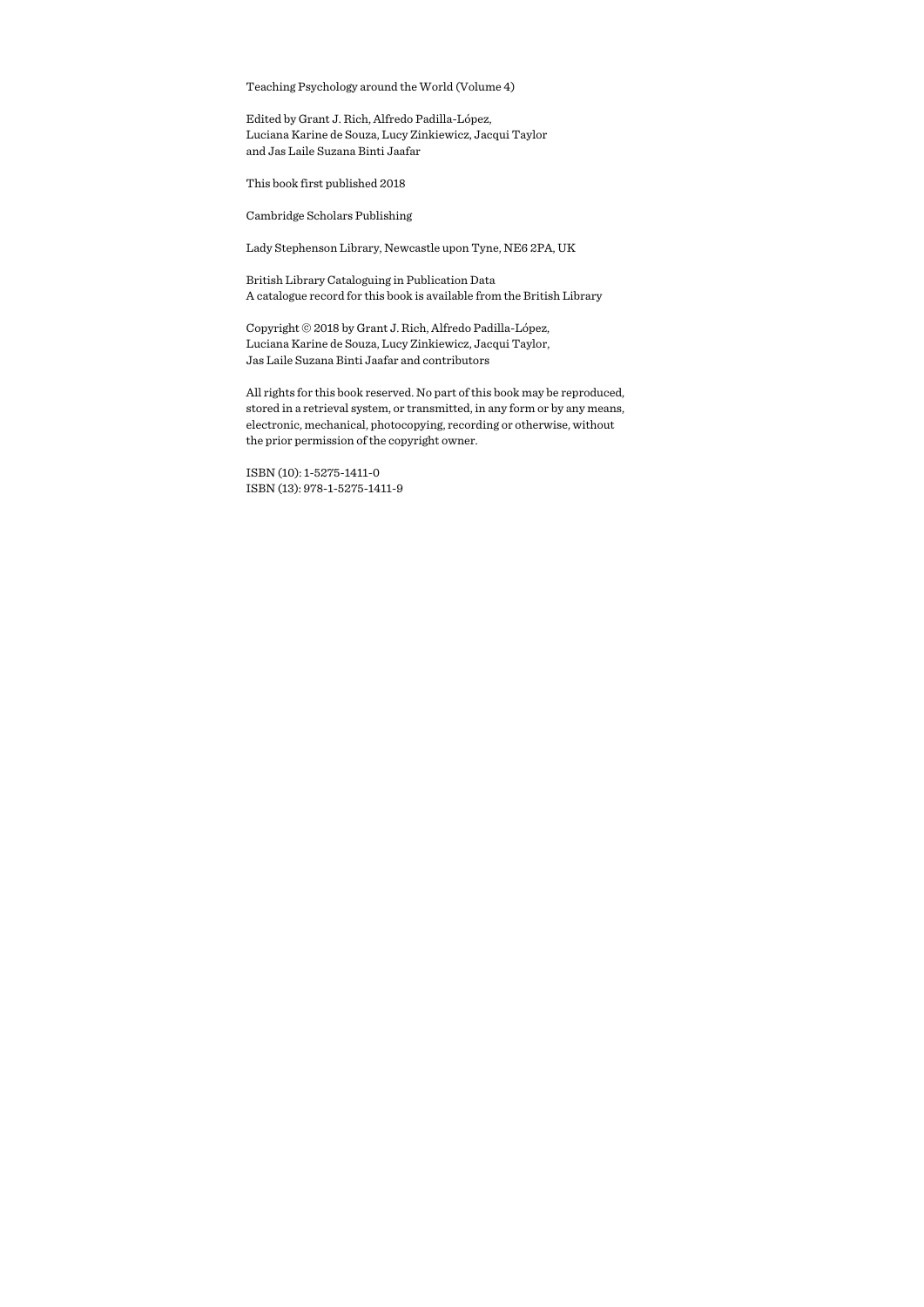## This book is dedicated to Sherri McCarthy (1958-2017).

Sherri was the lead editor on the first three volumes of *Teaching Psychology around the World* and a cherished friend and colleague. We miss her dearly.

> This book is also dedicated to Lucy Zinkiewicz (1967-2018).

Lucy was a key co-editor for this current volume of *Teaching Psychology around the World* and passed away shortly after the book was submitted for publication. We are grateful for her many significant contributions both personally and professionally. She is deeply missed.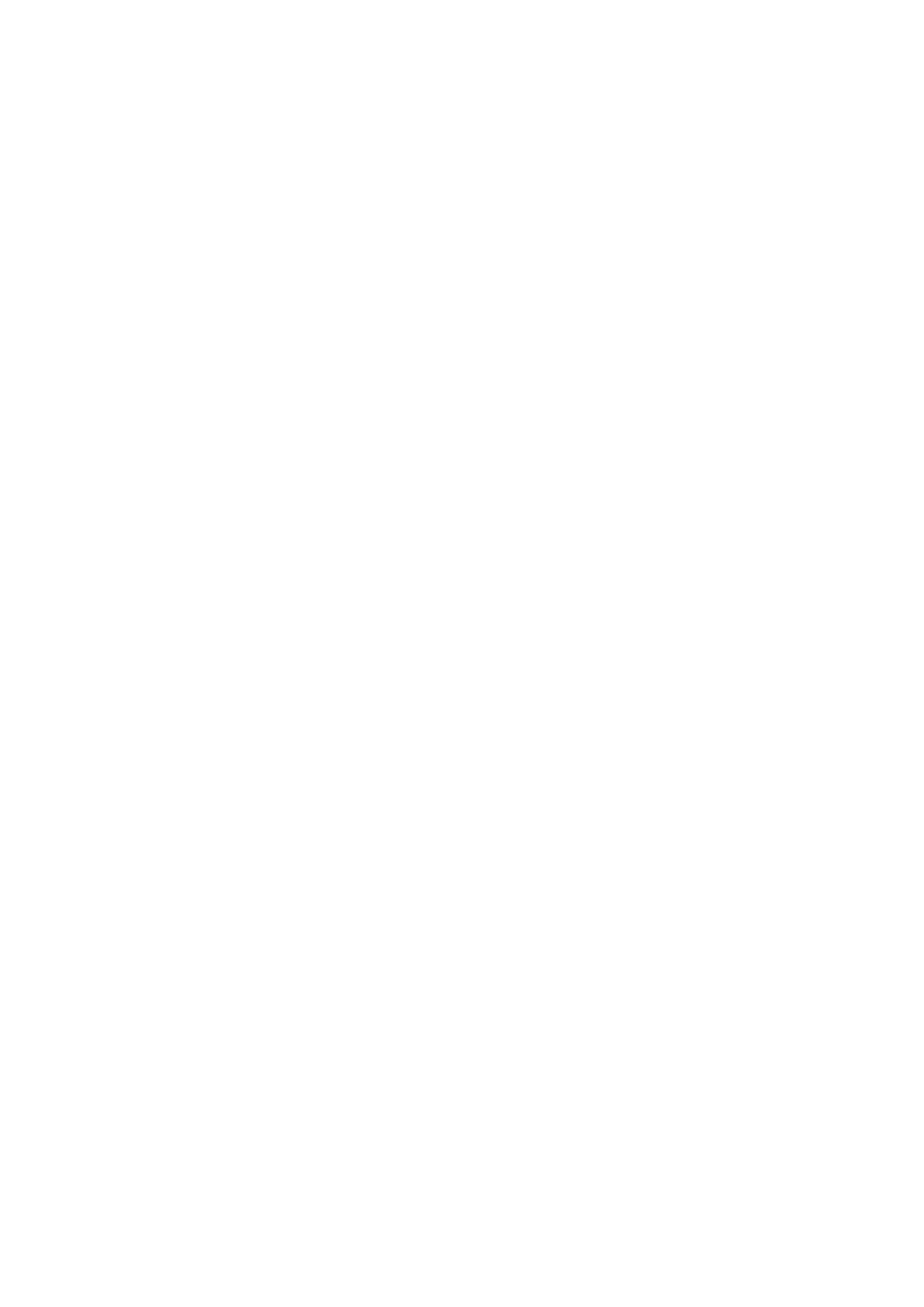# TABLE OF CONTENTS

| Teaching Psychology around the World: An Overview<br>Grant J. Rich                                                                                                                                                                                               |
|------------------------------------------------------------------------------------------------------------------------------------------------------------------------------------------------------------------------------------------------------------------|
| Latin America Section: Luis Alfredo Padilla López<br>and Luciana Karine de Souza (Section Editors)                                                                                                                                                               |
| Teaching Psychology in Mexico and Prospects for Development<br>Alfredo Padilla-López, Arnoldo Téllez-López, Denisse Corrales-Núñez,<br>and Alfredo Méndez Ramírez                                                                                                |
| The Teaching of Psychotherapy: A Perspective from Universities<br>Antonio Tena Suck                                                                                                                                                                              |
| Graduate Education in Psychology in Puerto Rico: Historical Overview<br>and Current Programs<br>Irma Roca de Torres                                                                                                                                              |
| Psychology Education and Profession in Brazil: An Update and a Call<br>for Reflection<br>Luciana Karine de Souza and Gustavo Gauer                                                                                                                               |
| Training, Academic, and Professional Development in Psychology<br>in Colombia: Challenges and Perspectives<br>Wilson López-López, Claudia Caycedo, César Acevedo Triana,<br>Camilo Hurtado-Parrado, Luis Manuel Silva,<br>and María Constanza Aguilar-Bustamante |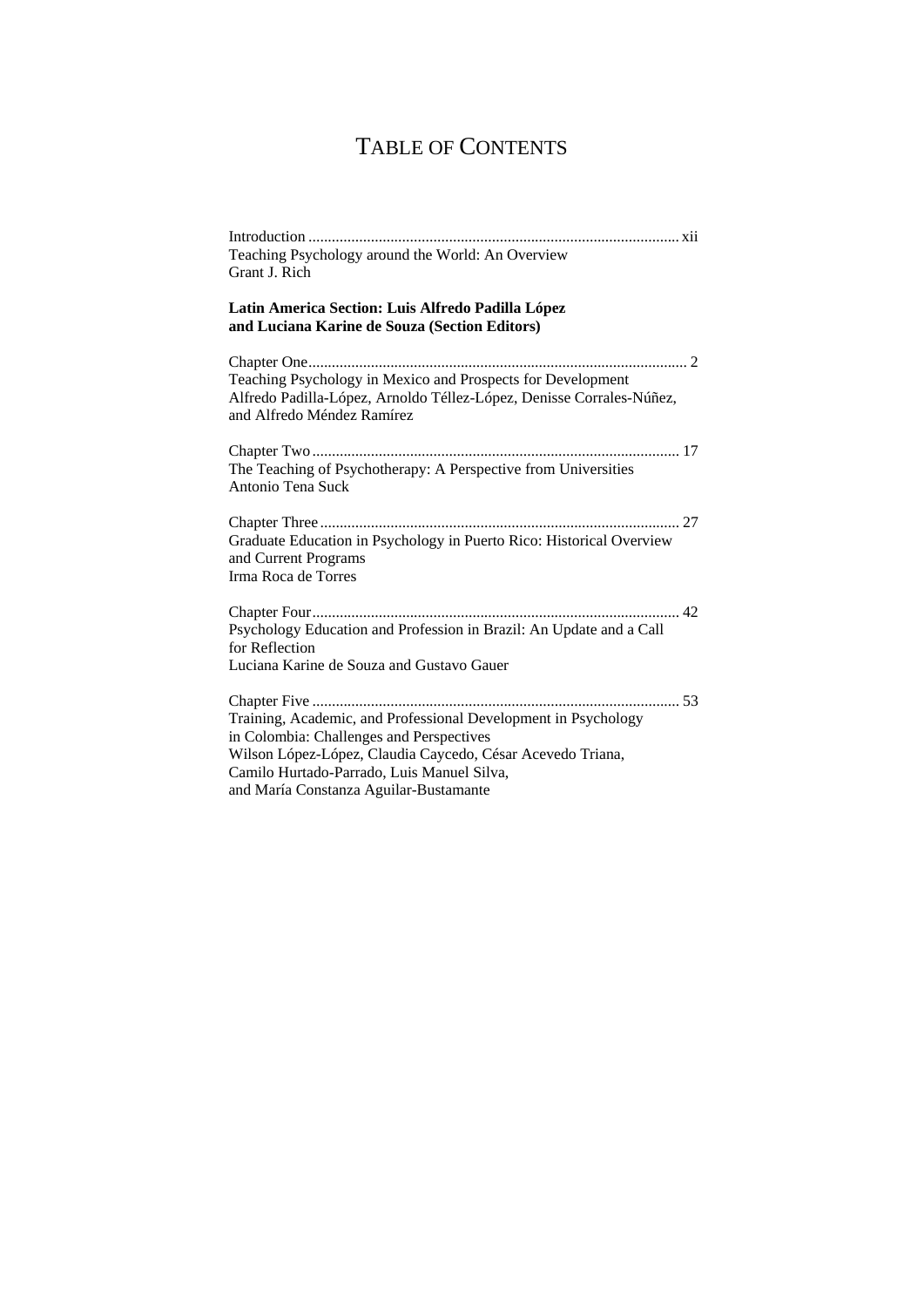| Psychology Education in Argentina                                                                |  |
|--------------------------------------------------------------------------------------------------|--|
| María Andrea Piñeda and Hugo Klappenbach                                                         |  |
|                                                                                                  |  |
| The Teaching of Psychology in Chile: A 70 Year Journey                                           |  |
| Alfonso Urzúa and Mario A. Laborda                                                               |  |
|                                                                                                  |  |
| Development of the Academic Training of the Psychologist in Bolivia                              |  |
| Ninoska Ocampo-Barba                                                                             |  |
| <b>North America Section: Grant J. Rich (Section Editor)</b>                                     |  |
|                                                                                                  |  |
| Joy of Teaching                                                                                  |  |
| <b>Charles Brewer</b>                                                                            |  |
| Internationalizing the Lifespan Development Psychology Course<br>Kate Poelker and Judith Gibbons |  |
|                                                                                                  |  |
| Teaching Abnormal Psychology through Film and Memoir<br>H. Russell Searight and Jana Tahtinen    |  |
|                                                                                                  |  |
| The Use of Coaching and Peers in the Acquisition of Foundational Skills                          |  |
| in Psychotherapy                                                                                 |  |
| Andrés J. Consoli, Mercedes Fernández Oromendia, Alexis Olson,                                   |  |
| Beatriz Bello, Anahita Navab Holden, and Diana E. Santacrose                                     |  |
|                                                                                                  |  |
| Teaching Self-regulation to Preservice Teachers: Comparing Teacher                               |  |
| Self-regulation across Cultures                                                                  |  |
| Meagan Caridad Arrastia-Chisholm and Christopher G. Thompson                                     |  |
|                                                                                                  |  |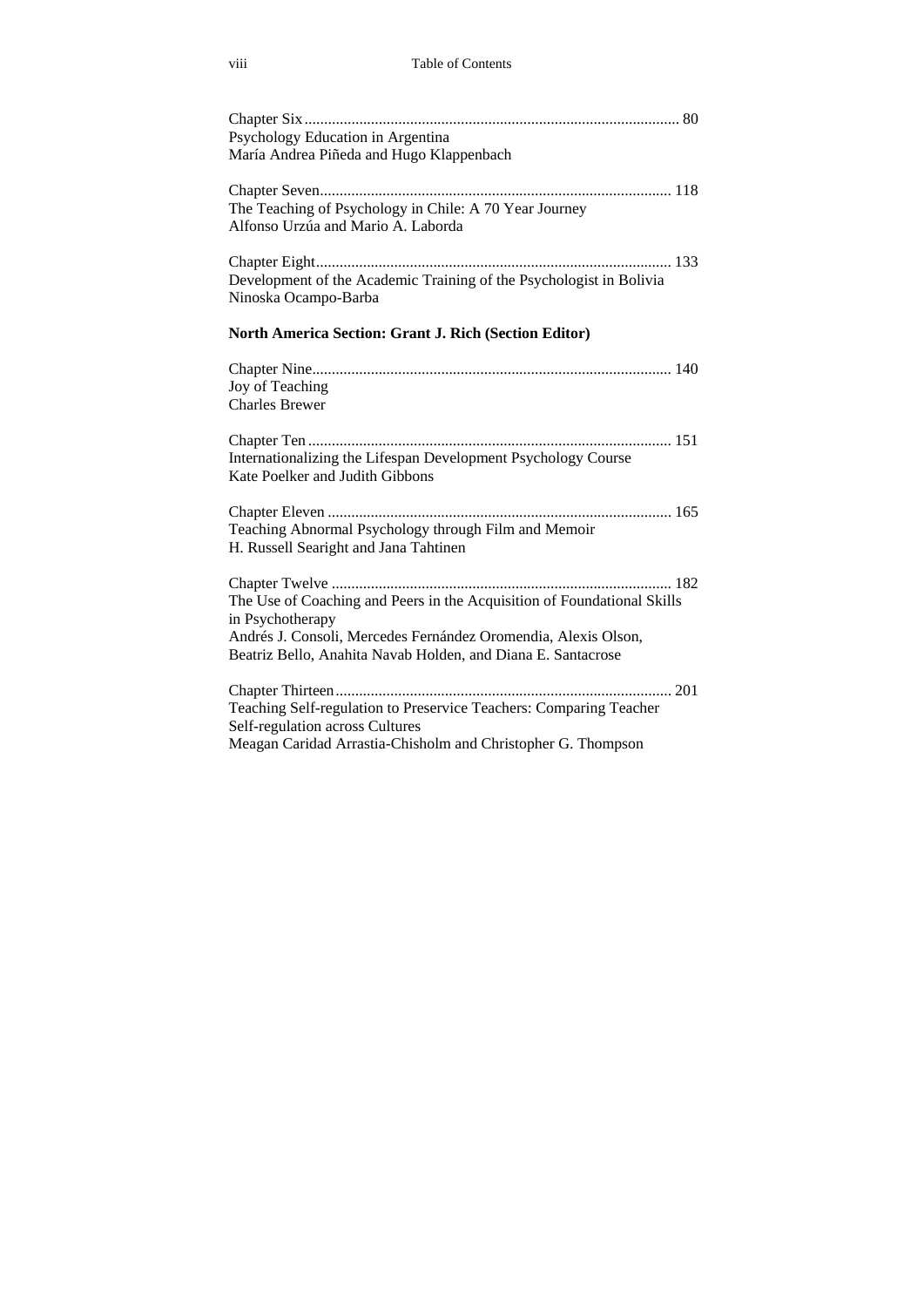## **Africa Section: Grant J. Rich (Section Editor)**

| Assessing Language Proficiency in Multilingual South African Students<br>using the Language Experience and Proficiency Questionnaire (LEAP-Q)                                                    |
|--------------------------------------------------------------------------------------------------------------------------------------------------------------------------------------------------|
| Kate Cockcroft and Sumaya Laher                                                                                                                                                                  |
| Teaching Psychological Assessment in South Africa: Contextually<br><b>Relevant Adaptations</b><br>Sumaya Laher and Kate Cockcroft                                                                |
| Drawing from Vygotsky's Ideas: Mediation and Collaboration<br>by Counselling Psychology Master's Trainees during Community-<br>based Service Learning<br>Jacqueline E. Akhurst and Dirk Odendaal |
| Teaching a History of South African Psychology to First-year Students:<br>Decolonizing the Curriculum<br>Peace Kiguwa                                                                            |
| <b>Australia Section: Lucy Zinkiewicz (Section Editor)</b>                                                                                                                                       |
|                                                                                                                                                                                                  |
| Psychology Education and Training in Australia<br>Lucy Zinkiewicz, Shirley Morrissey and Jacquelyn Cranney                                                                                       |
| Facilitating Psychological Literacy: The Importance of Conceptualisation<br>and Measurement<br>Lynne D. Roberts and Natalie Gasson                                                               |
| Undergraduate Capstone Experiences and Psychological Literacy<br>Jacquelyn Cranney and Sue Morris                                                                                                |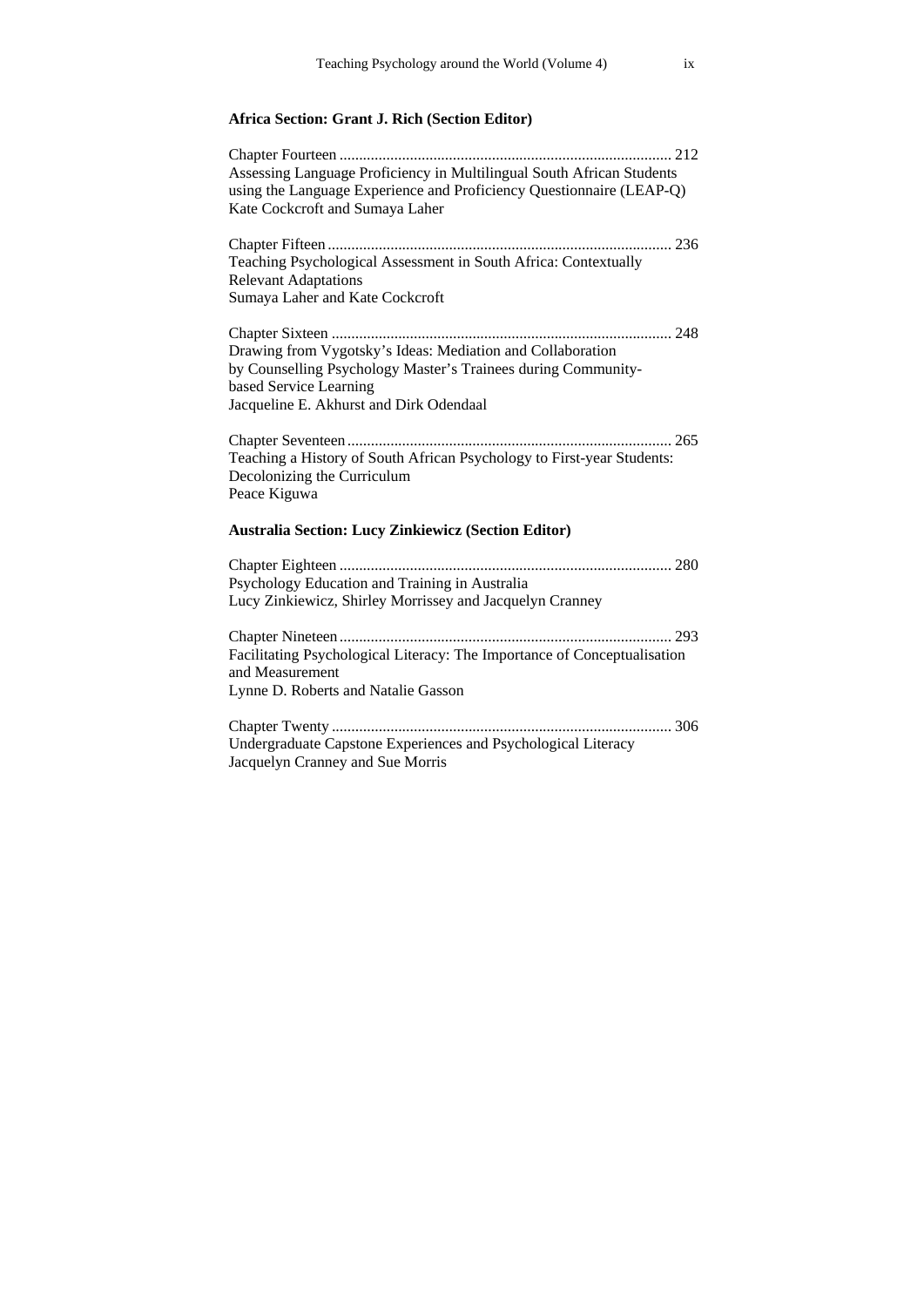Chapter Twenty-One ............................................................................... 329 Facilitating Psychological Literacy in Third-Year Undergraduate Students through University-Industry Work Integrated Learning Shirley Morrissey, Tanja Weinbrecht, Lara Farrell, Analise O'Donovan, and Kyra Hamilton

Chapter Twenty-Two ............................................................................... 349 Embedding Interprofessional Learning and Interprofessional Education in Psychology Programs: An Example from Australia Shirley Morrissey, Michelle Parker-Tomlin, Pit Cheng Chan, Liz Fitzmaurice, and Gary D. Rogers

### **Europe Section: Jacqui Taylor (Section Editor)**

Chapter Twenty-Three ............................................................................. 362 An Overview of Psychological Literacy in Practice from the UK Jacqui Taylor and Julie A. Hulme

Chapter Twenty-Four .............................................................................. 380 Psychology in the Swedish Curriculum: Theory, Introspection or Preparation for the Adult, Occupational Life Ebba Christina Blåvarg

### **Asia Section: Jas Laile Suzana Binti Jaafar (Section Editor)**

Chapter Twenty-Five ............................................................................... 392 Terrorism, Security, and Democracy: A Psychological Analysis Fathali Moghaddam

Chapter Twenty-Six ................................................................................. 400 How Can Living Wages Save Our Generation for a Better World? Stuart C. Carr

Chapter Twenty-Seven ............................................................................ 407 Materialism, Belief in the Afterlife, Death Anxiety, and Life Satisfaction of Meditating Buddhists and Actively Practicing Christians in Thailand Apitchaya Chaiwutikornwanich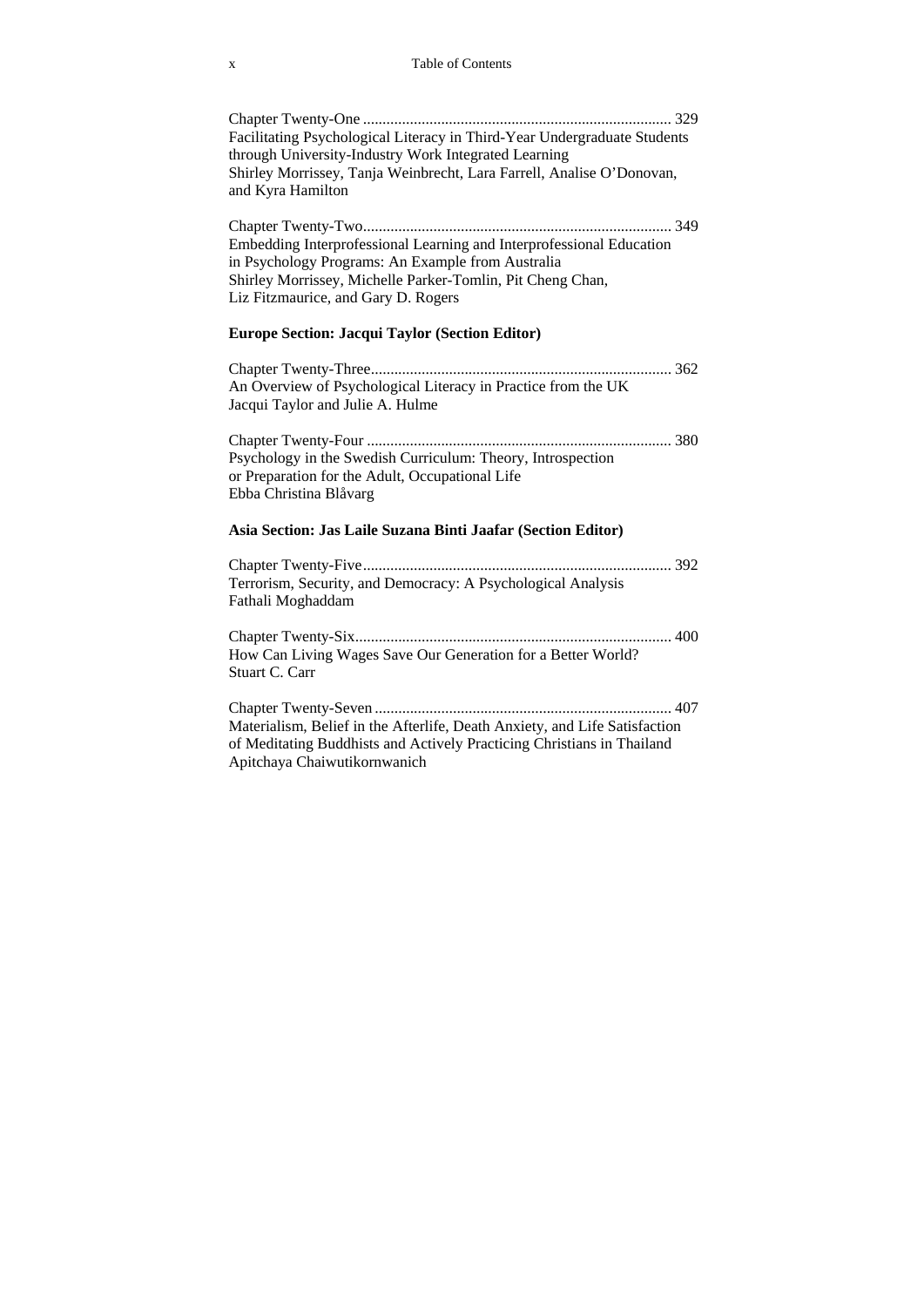| Malaysian and Indonesian Adolescents' Resiliency and Relationships<br>with Gratitude and Happiness<br>Jas Laile Jaafar, Fonny D. Hutagalung, Vinaya Untoro, Kunchono Teguh,<br>and Tutut Chusniyah |
|----------------------------------------------------------------------------------------------------------------------------------------------------------------------------------------------------|
| Academic Motivation among Psychology College Students:<br>A Descriptive Study<br>Charyna Ayu Rizkyanti and Uswatun Hasanah                                                                         |
| Joy and Pain: A Study of Counsellors' Working Experiences in Malaysia<br>Poh Li Lau and Md Nasir Baharom                                                                                           |
| Social Identity of Indonesian University Students: A Preliminary Study<br>in Java and Bali<br>Ardiningtiyas Pitaloka                                                                               |
|                                                                                                                                                                                                    |
|                                                                                                                                                                                                    |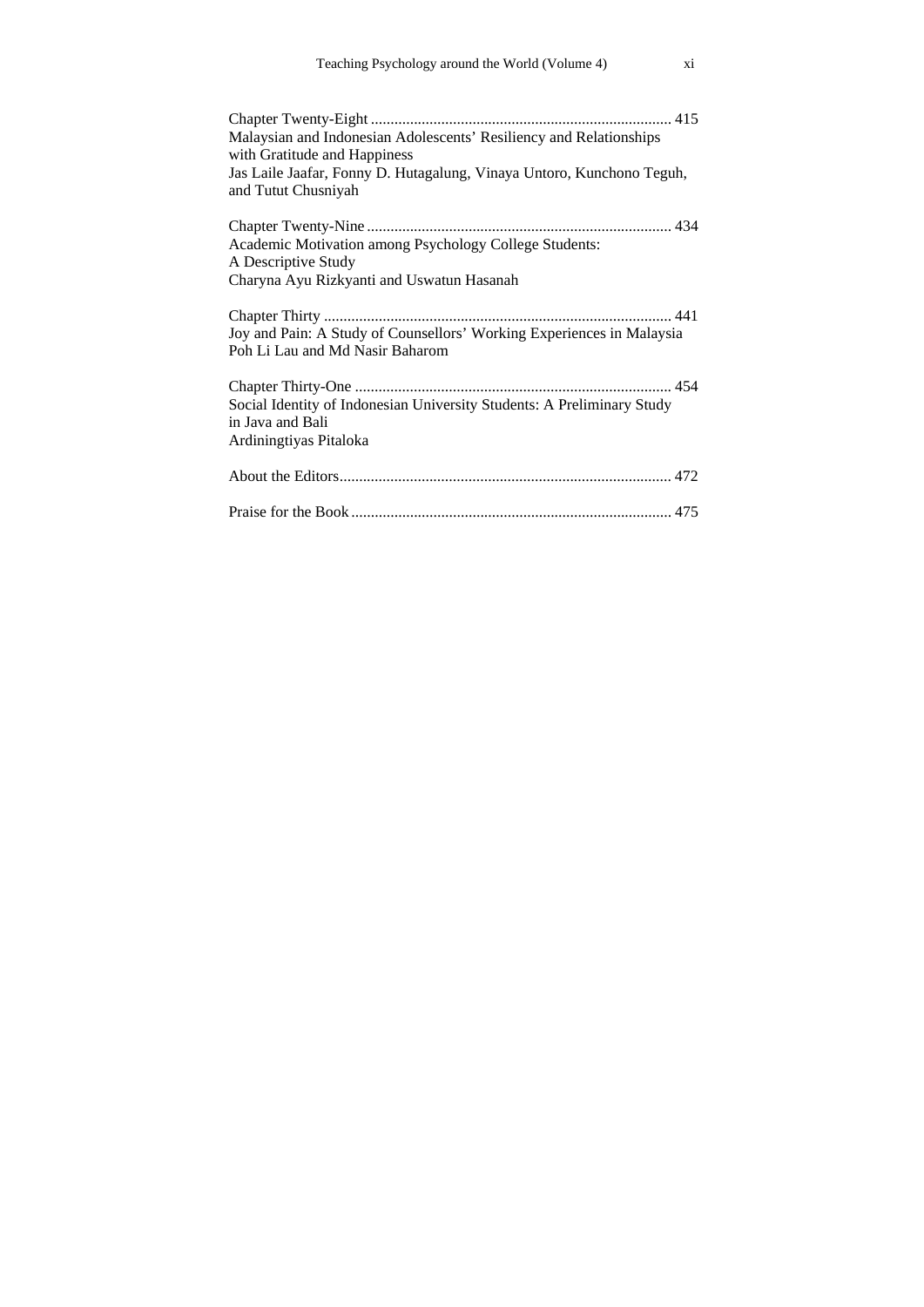## **INTRODUCTION**

## TEACHING PSYCHOLOGY AROUND THE WORLD: AN OVERVIEW

## GRANT J. RICH CONSULTING PSYCHOLOGIST, JUNEAU, ALASKA USA

Psychology is changing. Or to be more precise, it is continuing to change in ways that more closely reflect its global origins in health, medicine, philosophy and academic psychology (Baker, 2012; Rich & Gielen, 2015). For instance, today scholars estimate that nearly threequarters of all psychologists are outside the U.S.A. (Stevens & Gielen, 2007). Although currently psychology is growing faster outside the USA and Europe than within it (Zoma & Gielen, 2015), for much of the middle twentieth century, psychology was largely dominated by these regions, in particular reflecting the influences of psychoanalysis and behaviorism. This book aims to serve as a corrective to a psychology centered only in Europe and the USA. The thirty-one chapters here focus on each major geographic region of the world, Latin America, North America, Africa, Australia, Europe, and Asia, and in fact the largest sections are Latin America and Asia, and the smallest one is Europe! The nearly seventy authors hail from diverse nations around the globe, from Argentina, Brazil, and Colombia, to South Africa and Sweden, to Malaysia and Indonesia, among many others. That said, there are regions that we hope will be better represented in psychologists' projects in the future, including more of the Caribbean, the Middle East, Southeast Asia, and the Pacific Islands.

Thankfully though, despite what those working in psychology at midcentury may have predicted then, the zeitgeist appears now to be favoring the internationalization of psychology. Recently a number of high-profile books, journal articles, and encyclopedia entries have focused on the topic. For instance, Leong, Pickren, Leach, and Marsella (2012) published *Internationalizing the Psychology Curriculum in the United States*, and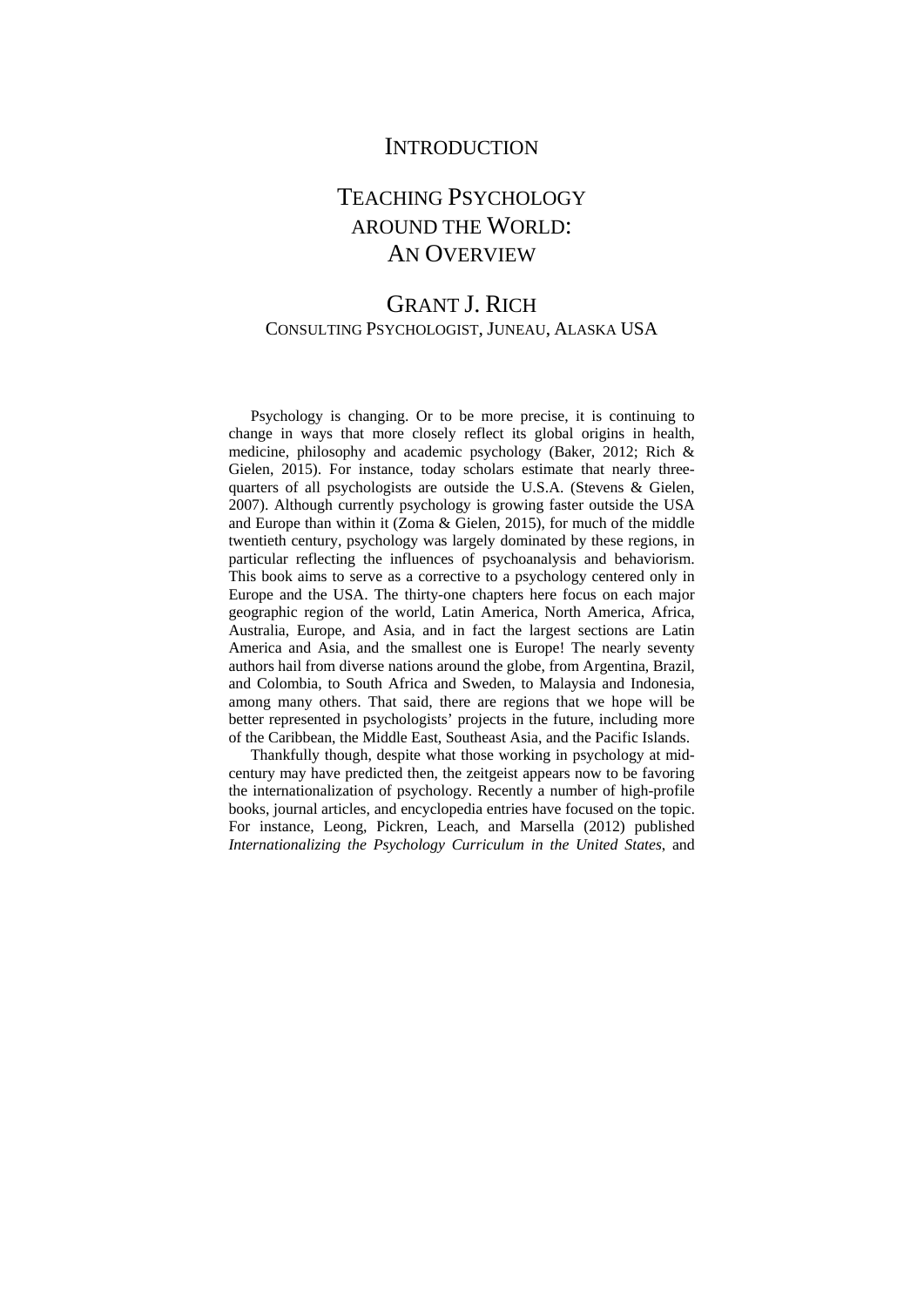Gross, Abrams, and Enns published *Internationalizing the Undergraduate Psychology Curriculum* in 2016. In 2017, Rich, Gielen, and Takooshian published *Internationalizing the Teaching of Psychology*, with 73 distinguished contributors from 21 nations, and with chapters internationalizing each major core content area in psychology as well as chapters focused on internationalizing emerging topics as well, such as the psychology of gender. In 2016, *American Psychologist,* the leading journal of the American Psychological Association, published an article focusing on internationalizing the psychology curriculum, signifying the relevance and value of the topic to the entire profession (Takooshian, Gielen, Plous, Rich, & Velayo, 2016). Furthermore in 2016, *Oxford Bibliographies* published a new peer reviewed annotated bibliography on International Psychology, demonstrating how this discipline is related to, but also unique from, such topics as cultural psychology and psychological anthropology (Takooshian, Gielen, Rich, & Velayo, 2016).

Finally, one must note the many thriving and expanding international psychology organizations, for instance, in the USA, APA's Division 52 (International Psychology) celebrated its  $20<sup>th</sup>$  anniversary in 2017, and the group now publishes a well-respected journal as well as a quarterly bulletin (Kuriansky & Gielen, 2016). One may also note the *International Council of Psychologists*, which also sponsors a newsletter as well as conferences, advocates for internationalizing teaching, and recently is publishing a book to celebrate its  $75<sup>th</sup>$  Anniversary (Rich & Gielen, in press). To offer another example, APA's Society for the Teaching of Psychology (Division 2) recently began Project Syllabus, to internationalize its collection of model sample syllabi, so that scholars around the globe can access on the web exemplars of course materials that have been peer reviewed and evaluated and that are diverse in content. Many of these organizations also sponsor sessions at conferences, including those focused on teaching. For instance, at the 2018 APA Annual Convention, at least two symposia feature international psychologists presenting on global perspectives on psychology education and training (Rich, 2018; Rich & Gielen, 2018). Additional organizations are also working to internationalize psychology teaching, including regions in which psychology has been less often taught until recently, such as in the Caribbean (Rich, Gibbons, & Maynard, 2015) and in Africa.

Also worthy of mention is the International Association of Applied Psychology (IAAP), which is arguably the oldest international association of psychologists and was founded in 1920. With official languages of both French and English, it currently has over 1,500 members in over 80 nations, and its mission is to "promote the science and practice of applied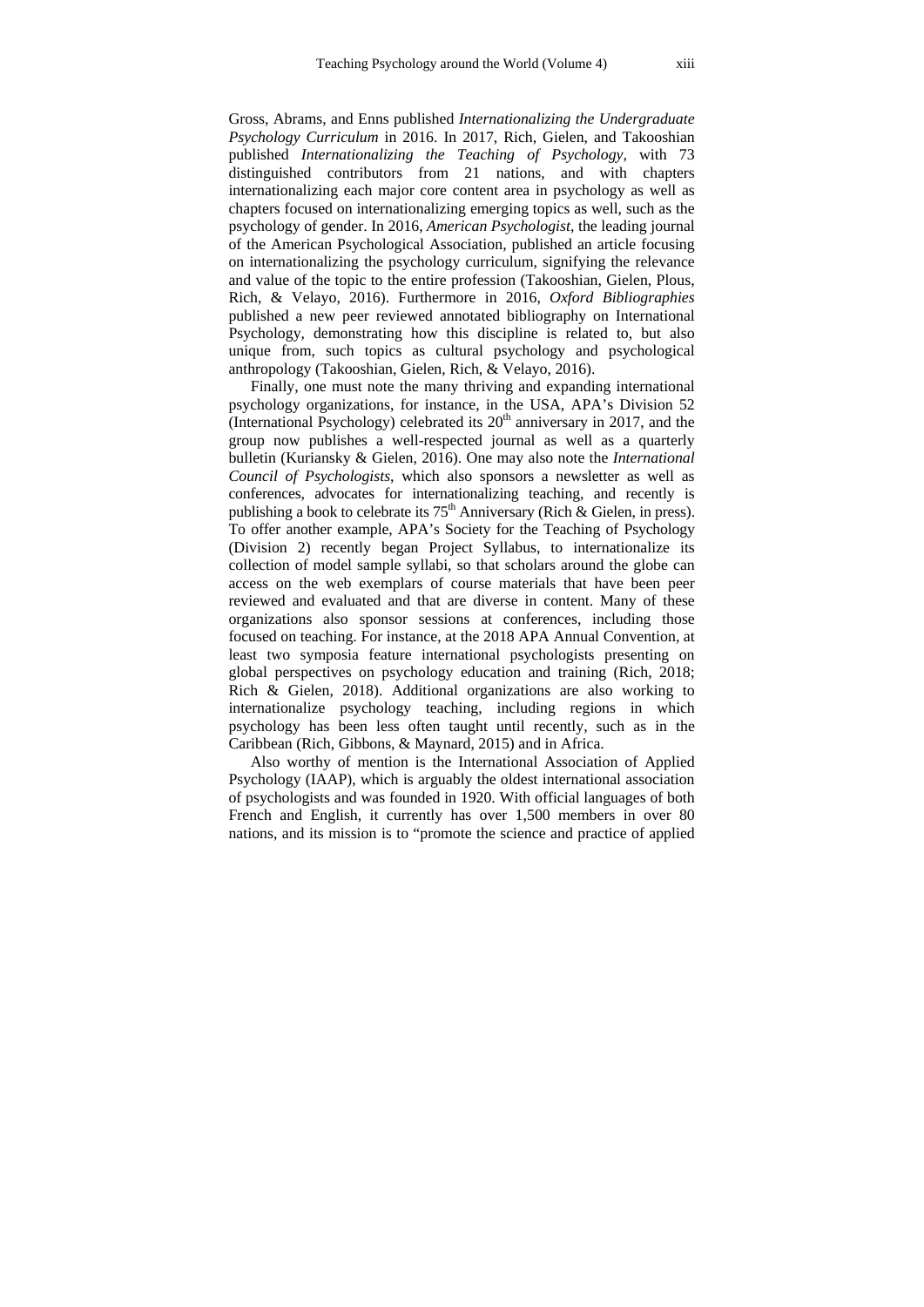psychology and to facilitate interaction and communication among applied psychologists around the world" (IAAP, 2018). Its publications include the journals *Applied Psychology: An International Review*, and *Applied Psychology: Health and Well-Being*. The IAAP also holds conventions, most recently in Montreal, Canada in 2018, in Paris, France in 2014, and in Melbourne, Australia, in 2010.

In addition it is critical to describe the International Union of Psychological Science (IUPsyS), which was founded in 1889 during the First International Congress in Paris. Today it features 82 member nations with 20 affiliated organizations, thus representing about a million psychologists internationally with foci on both psychology as a science and as an applied profession. (IUPsyS, 2018). It holds a large Congress every four years, which is Olympian in size, and top notch in quality. Recently, the Congress was held in Yokohama, Japan in 2016, and in Cape Town, South Africa in 2012. There were nearly 8,000 psychologists from about 95 nations at the Yokohama Congress. In 2020, the next Congress, in Prague, Czech Republic will be held, and after that a Congress in Brazil is scheduled. The 2012 Congress represents the first time the International Congress of Psychology (ICP) met in Africa, and a number of presentations emphasized teaching (Rich & Gielen, 2012; Rich & Kuriansky, 2015). The IUPsyS also publishes the *International Journal of Psychology*, a Bulletin, and occasional books (e.g., Cooper & Ratele, 2014a, 2014b).

The Caribbean Regional Psychology Conference (CRCP) has met every other year since 2011, including in the Bahamas, in Suriname, and in Haiti, and is scheduled to meet in Kingston, Jamaica in 2018 (CRCP, 2018). CRCP often holds pre-conference workshops, such as on Disaster Mental Health and Grant Writing, including some on teaching, such as a Psychology Education and Curriculum Workshop. Associated with CRCP is the Caribbean Alliance of National Psychology Associations (CANPA) (CANPA, 2018). CANPA provides "a regional network of national organizations and groupings of psychologists throughout the broader Caribbean, embracing all the linguistic and cultural diversity found in the region" and is "organized to advance psychological knowledge, research, skills, and practice in the service of Caribbean well-being and development, while addressing the professional interests of psychological practitioners, academics and researchers." CANPA aims to foster a psychology that is "relevant to local issues and realities in the Caribbean" and its "Member Associations are national associations of psychologists in Caribbean countries/territories and an organization of individual psychologists in Caribbean countries/territories where there is no national association of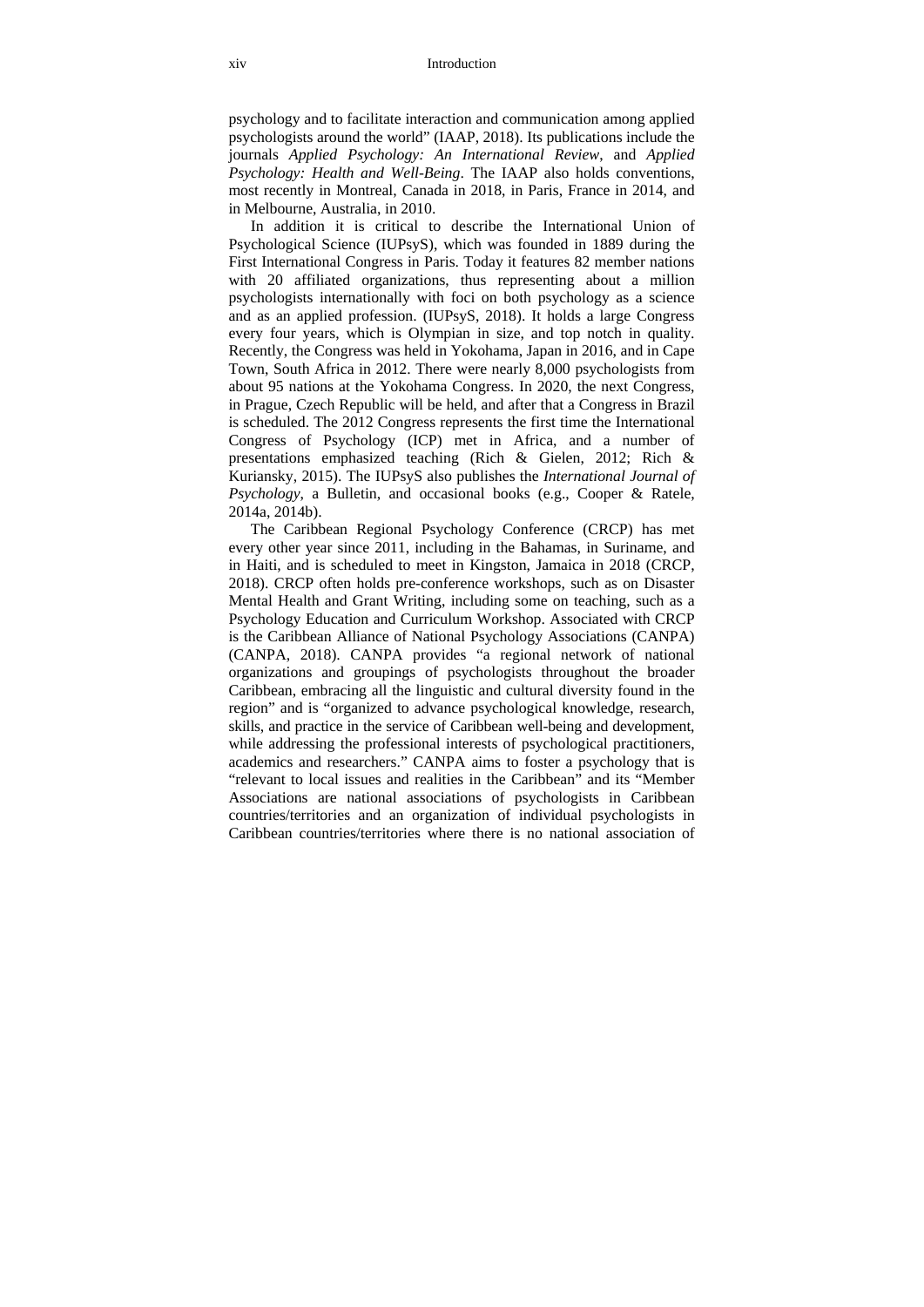psychology or in the Caribbean diaspora" (CANPA, 2018). Reflecting the growth of psychology in these regions described above, this book includes contributions from both of these areas, Africa, and the Caribbean.

Space precludes a full discussion of other international psychology organizations, or the many individual national level psychology organizations, but one should also take note of the recently founded Pan-African Psychology Union (PAPU, 2018), which held its first conference in Durban, South Africa in 2017, and which includes 20 African nation members. Other prominent regional psychology associations include the European Federation of Psychologists' Associations (EFPA), which includes 36 national psychology associations (EFPA 2018), publishes the journal *European Psychologist* and represents over 300,000 psychologists. The European Federation of Professional Psychologists Associations (EFPA) was formed in Germany in 1981, after representatives of 12 national psychology associations agreed to its creation. *European Psychologist* is a quarterly peer-reviewed journal which was first founded in 1996. Its next convention is slated for July 2019 in Moscow, Russia. EFPA also sets the standards for EuroPsy (or European Certificate in Psychology), a European measure of education, professional training and competence in psychology. EFPA notes that "the Basic EuroPsy Certificate presents a benchmark for independent practice as a psychologist that can be issued to a psychologist who has demonstrated that they have met these standards" (EFPA, 2018). EFPA continues to note that "the EuroPsy standard requires a five year university education in psychology with a recognised curriculum, plus one year of supervised practice" Certificants must also commit to abide by the Code of Ethics, and to agree to complete Continuing Professional Development (CPD). Valid for seven years, The EuroPsy certificant must then pursue revalidation for purposes of quality control, such as demonstrating current competence and gaining up-to-date knowledge.

Lastly, along with a Bulletin and a book series, the Sociedad Interamericana de Psicología (SIP) has published the *Interamerican Journal of Psychology (IJP*) since 1967 (SIP, 2018). SIP was founded in Mexico City in 1951 and is a member of the International Union of Psychological Sciences (IUPsyS). Through such groups, SIP is connected to international organizations such as UNESCO. Notably, SIP includes members from North, Central, and South America and the Caribbean and its official languages are Spanish, English, Portuguese, and French. Its Interamerican Congress of Psychology has been held throughout the region, recently in Brasilia, Brasil (2013), Lima, Peru (2015), Mérida, Yucatán (2017), with the next one scheduled for Havana, Cuba in 2019,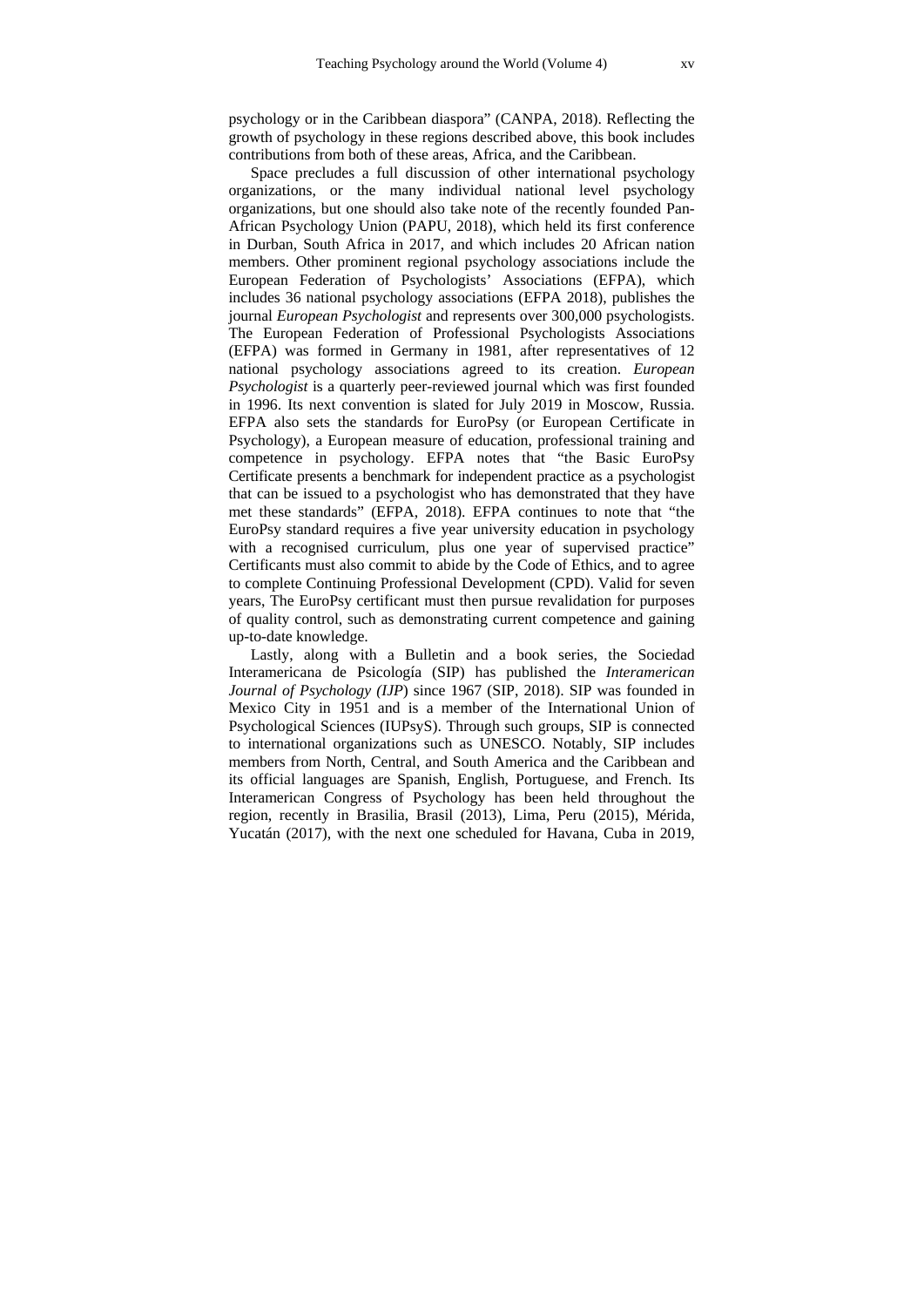and Paraguay in 2021. SIP also sponsors smaller regional conferences, in alternate years, most recently in Bolivia (2012), in El Salvador (2014), in Argentina (2016), and in Nicaragua (2018).

This current volume, *Teaching Psychology Around the World*, is part of a series of books on internationalizing psychology teaching sponsored by ICOPE, the International Council of Psychology Educators. The official aim of ICOPE is "to advance psychology education around the world. The structure of ICOPE includes a full membership category of psychology educators and an affiliate membership of psychology students. The incorporated association builds upon the ICOPE conferences initiated by Victor Karandashev and Sherri McCarthy (see the ICOPE website: http://www.psychliteracy.com/icope-inc/ ). Currently ICOPE is led by Mohammad Rahman (University of Dhaka, Bangladesh), and many of the editors and authors of this book are members or current, future, or past leaders of ICOPE. Jacqui Taylor will take the lead of ICOPE in July 2018 (ICOPE, 2018).

The present volume is the fourth one in a book series begun by the late Sherri McCarthy. Sherri was lead editor of the first three volumes of the Cambridge Scholars Publishing *Teaching Psychology Around the World* series (2007, 2009, 2012), and she began the fourth volume as well. In particular she attracted the co-editors for this book, and invited and accepted a number of chapters, particularly in the Latin America and Asia sections. Before her passing in 2017, I was named lead editor of this fourth volume, and benefitted from the framework Sherri began, and also expanded sections and added many chapters for other geographic regions. I am grateful to the chapter authors and my coeditors for their work in completing this book under such challenging circumstances. Many of us viewed Sherri as a mentor and guide, and such a role is indeed critical for career and professional development and success in psychology. Sherri served admirably in such contexts as introducing senior scholars to promising young graduate students, connecting early career professionals to attractive publication, research, and teaching opportunities, and in general serving as a positive hub of activities relevant to international psychology, all actions that helped her mentees advance (McCormick, Rich, Harris O'Brien, & Chai, 2014; Gielen, Rich, & Sirikantraporn, 2017)

It is critical to say a few additional words about Sherri, as she was an inspirational leader in international psychology, especially internationalizing its teaching. Sherri was professor of educational psychology, counseling, and human relations at Northern Arizona University in Yuma, though she taught at a broad range of institutions around the globe, including as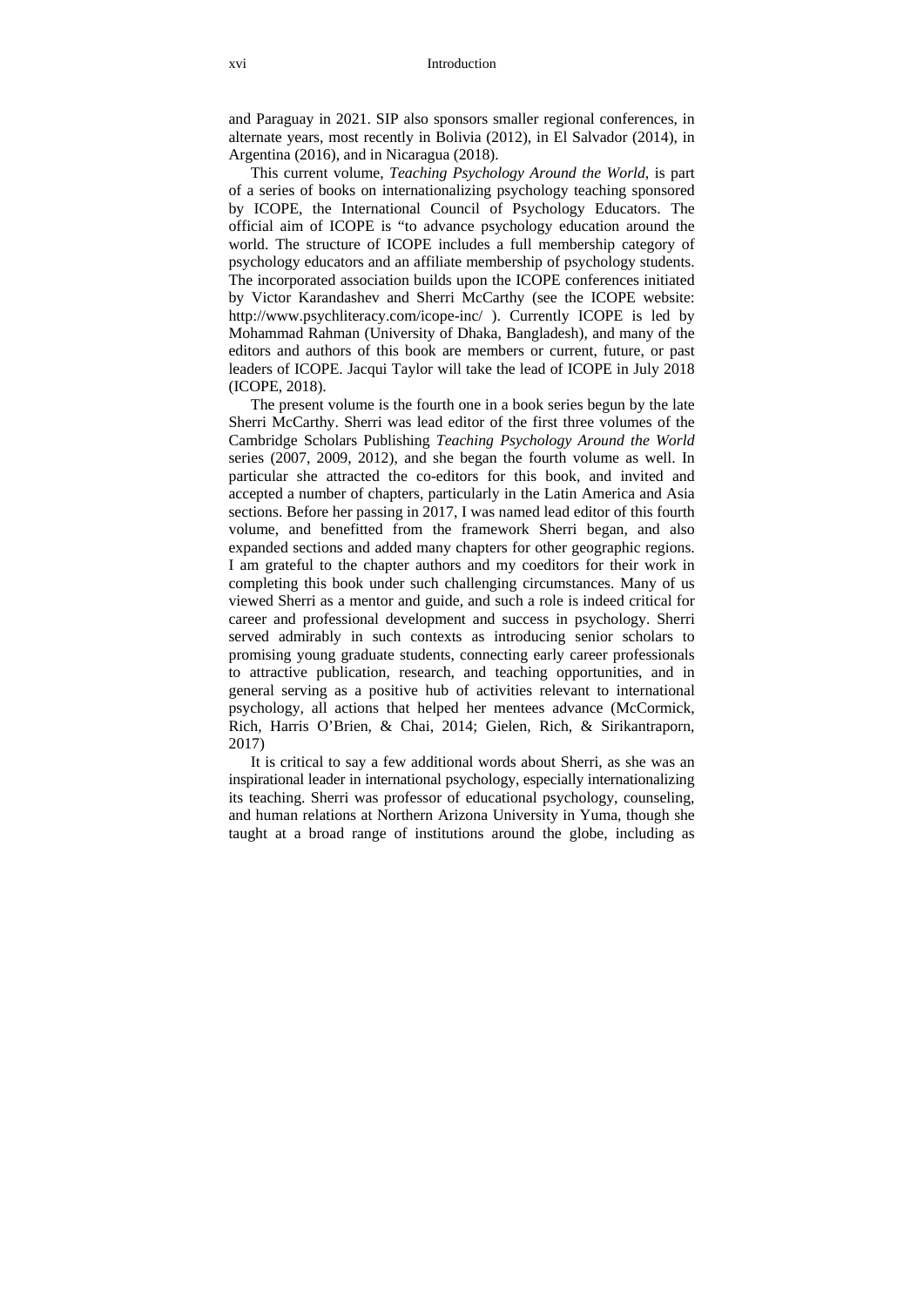Fulbright Scholar in Russia, a CNPq Scholar in Brazil, and as a visiting faculty member at institutions in Indonesia, Italy, Malaysia, Mexico, and Pakistan. Sherri published extensively and in addition to the first three well-received volumes (Rich, 2014) of *Teaching Psychology Around the World* (2007, 2009, 2012), books she co-edited included *International Handbook of War, Torture, and Terrorism* (Malley-Morrison, McCarthy, & Hines, 2012), *Psychology at Work in Asia* (McCarthy, Jaafar, Kamal, & Zubai, 2013), and *Building Asian Families and Communities in the 21st Century* (Jaafar & McCarthy, 2009). Among books she authored or coauthored were *Preventing Teen Violence* (McCarthy & Hutz, 2006) as well as works of fiction such as the historical novels *Roses in the Dust*  (2013) and *Shores of the Heart* (2016). Sherri taught a range of courses and topics, from personality adjustment, testing & assessment, and behavior management, to self-management techniques, developmental diversity and adolescent psychology. She was known internationally for her work in peace psychology, the application of psychology to criminal justice and education, and especially the internationalization of the teaching of psychology. She was a founding member both of APA's Division 52 (International Psychology) and of ICOPE (International Council of Psychology Educators), and held numerous leadership positions in her career, including the Board of Directors of the Asian Psychological Association. She was a Fellow of the American Psychological Association as well as of its Division 52 (International Psychology). Sherri will be remembered as both a truly extraordinary international psychologist, as well as a warm, approachable and kind human being to both students and to her many professional colleagues across the globe. We miss her terribly and dedicate this book to her.

### **References**

- Baker, D. B. (Ed.). (2012). *Oxford handbook of the history of psychology: Global perspectives.* New York, NY: Oxford University Press.
- CANPA (Caribbean Alliance of National Psychology Associations). (2018). Retrieved from http://canpanet.org/
- Cooper, S., & Ratele, K. (2014a). *Psychology serving humanity: Proceedings of the 30th International Congress of Psychology* [Volume 1]. New York, NY: Psychology Press.
- Cooper, S., & Ratele, K. (2014b). *Psychology serving humanity: Proceedings of the 30th International Congress of Psychology* [Volume 2]. New York, NY: Psychology Press.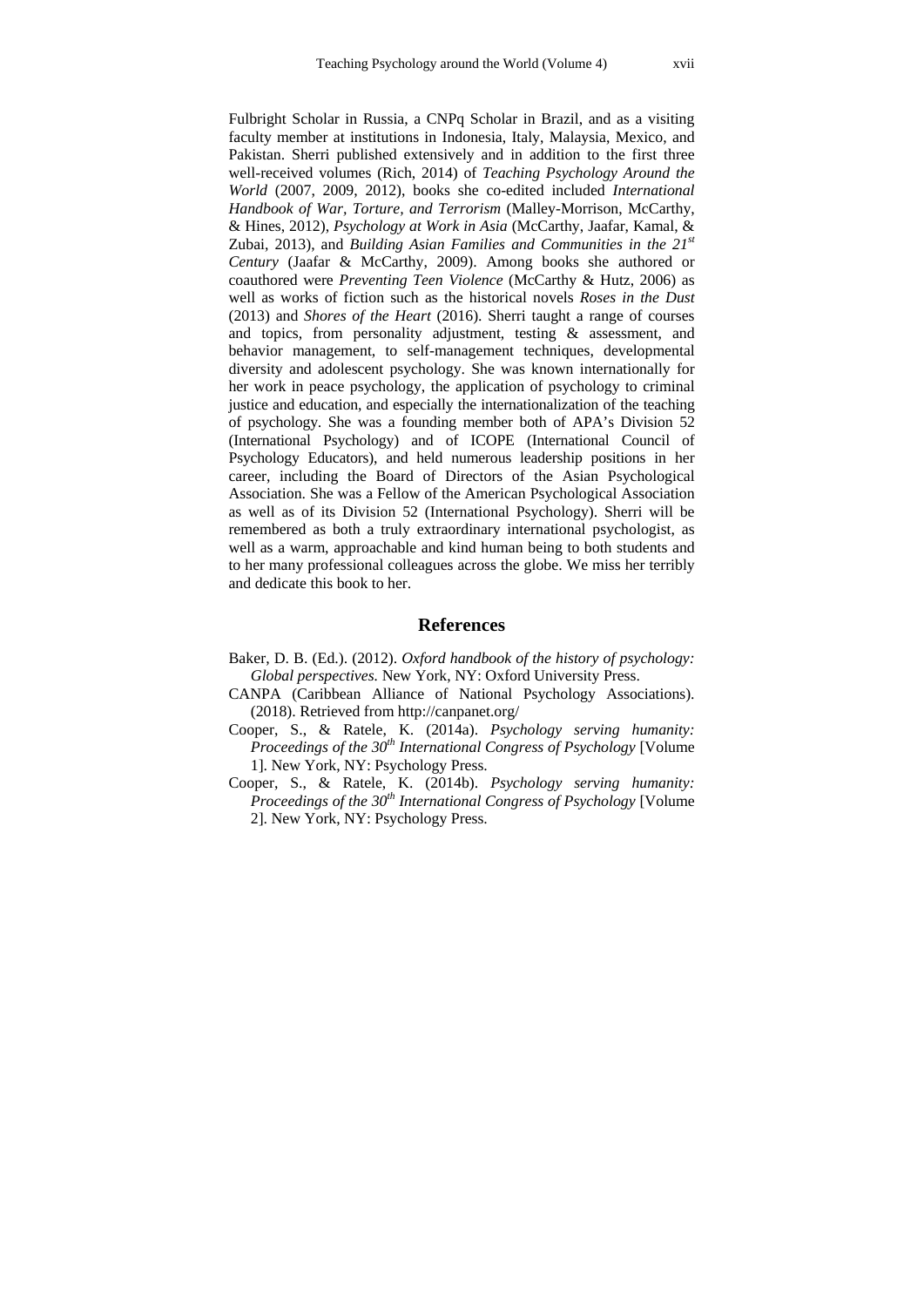- CRCP (Caribbean Regional Psychology Conference). (2018). Retrieved from http://www.crcp2018.org/
- EFPA (European Federation of Professional Psychologists Associations). (2018). Retrieved from http://www.efpa.eu/
- Gielen, U., Rich, G., & Sirikantraporn, J. (2018, January). Working across generations to promote international collaboration. APA's *Psychology International.* Retrieved from:

http://www.apa.org/international/pi/2018/01/place-generation.aspx

- Gross, D., Abrams, K., & Enns, C. Z. (Ed.). (2016). *Internationalizing the undergraduate psychology curriculum: Practical lessons learned at home and abroad*. Washington, DC: American Psychological Association.
- IAAP (International Association of Applied Psychology). (2018). Retrieved from https://iaapsy.org/
- ICOPE (International Council of Psychology Educators). (2018). Retrieved from www.psychliteracy.com/icope-inc/
- IUPsyS (International Union of Psychological Science). (2018). Retrieved from http://www.iupsys.net/
- Jaafar, J., & McCarthy, S. (Eds.). (2009). Building Asian families and communities in the 21st century. Newcastle, UK: Cambridge Scholars Publishing.
- Kuriansky, J., & Gielen, U. P. (2016). *International psychology: Perspectives and profiles.* Part 1: International psychology: What students need to know; Part 2: Pathfinders in international psychology; Part 3: Profile of Dr. Saths Cooper. DVD available free of charge from: Dr. Uwe P. Gielen, Institute for International and Cross-Cultural Psychology, St. Francis College, 180 Remsen Street, Brooklyn, NY 11201, USA.
- Leong, F. T. L., Pickren, W. E., Leach, M. M., & Marsella, A. J. (Eds.). (2012). *Internationalizing the psychology curriculum in the United States*. New York, NY: Springer.
- Malley-Morrison, K., McCarthy, S., & Hines, D. (Eds.). (2012). *International handbook of war, torture, and Terrorism*. New York, NY: Springer.
- McCarthy, S. (2013). *Roses in the dust.* Mustang, Oklahoma: Tate Publishing.
- —. (2016). *Shores of the heart.* Mustang, Oklahoma: Tate Publishing.
- McCarthy, S., Cranney, J., Dickson, K. L., Trapp, A., & Karandashev, V. (Eds.). (2012). *Teaching psychology around the world: Vol.3.* Newcastle upon Tyne, UK: Cambridge Scholars Publishing.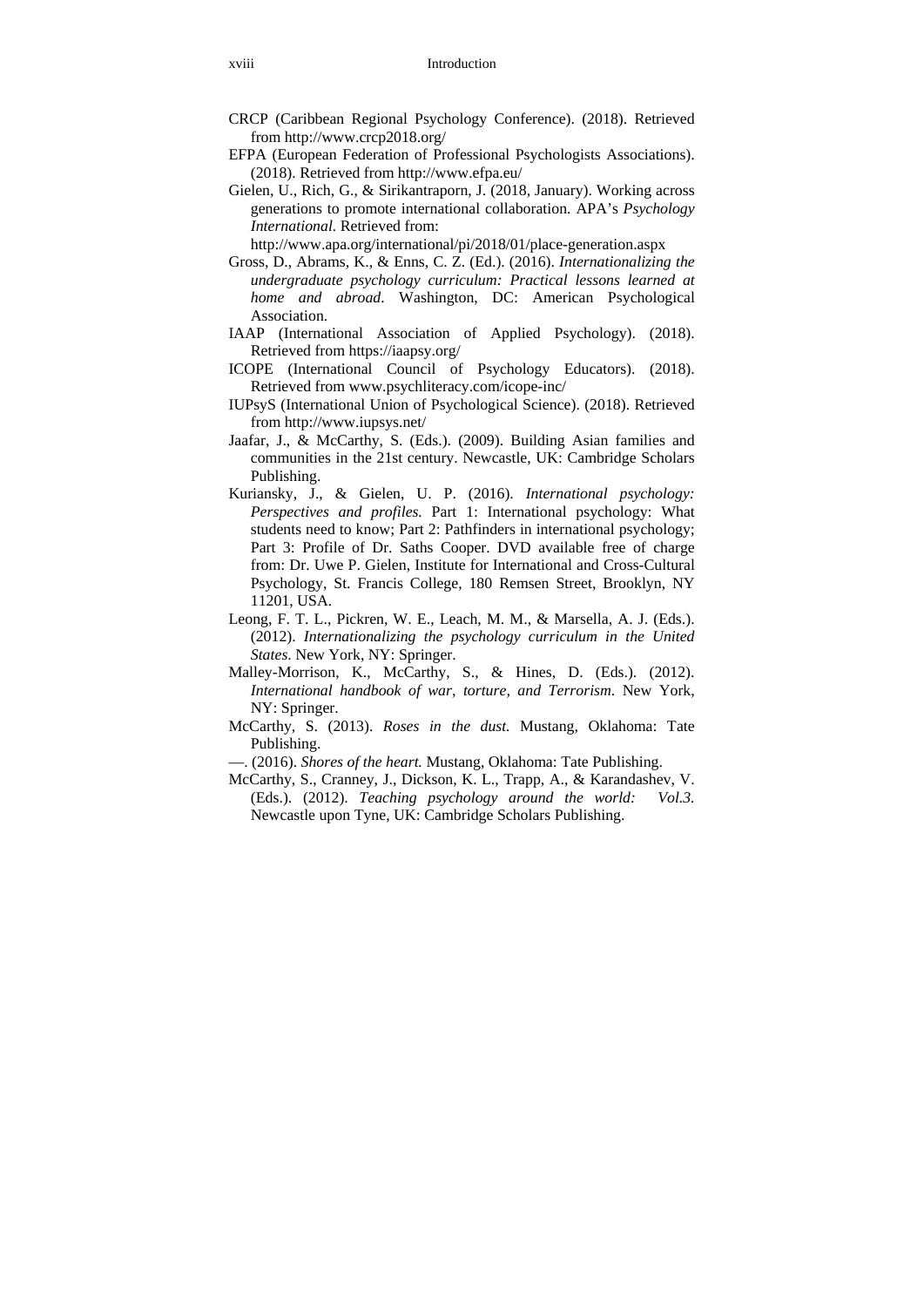- McCarthy, S., & Hutz, C. S. (2006). *Preventing teen violence: A guide for parents and professionals.* Santa Barbara, CA: Praeger.
- McCarthy, S., Jaafar, J., Kamal, A., & Zubai, A. (Eds.). (2013). *Psychology at work in Asia.* Newcastle, UK: Cambridge Scholars Publishing.
- McCarthy, S., Karandashev, V., Stevens, M., Thatcher, A., Jaafar, J., Moore, K., Trapp, A., & Brewer, C. (Eds.). (2009). *Teaching psychology around the world. Vol. 2.* Newcastle upon Tyne, UK: Cambridge Scholars Publishing.
- McCarthy, S., Newstead, S., Karandashev, V., Prandini, C., Hutz, C., & Gomes, W. (Eds.). (2007). *Teaching psychology around the world. Vol. 1*. Newcastle, UK: Cambridge Scholars Publishing.
- McCormick, M., Rich, G., Harris O'Brien, D., & Chai, A. (2014). Cocurricular activities and student development: How positive nations encourage students to pursue careers in psychology. In H. Agueda Marujo & L. Miguel Neto (Eds.), *Positive nationsand communities* (pp. 101-118). New York, NY: Springer.
- PAPU (Pan-African Psychology Union). (2018). Retrieved from http://www.panafricanpsychologyunion.org/?page\_id=16
- Rich, G., & Gielen, U. P. (2012). Reflections on the 2012 International Congress of Psychology in Cape Town, South Africa. *International Psychology Bulletin, 16*(4), 44-48.
- Rich, G. (2014). [Review of the books *Teaching psychology around the world, Three volumes*]. *International Psychology Bulletin, 18 (1).*
- —. (2018). *International psychology teaching.* In N. Ramkumar & D. Eugene (Chairs), *Global perspectives on psychology education and training.* Discussant at the annual meeting of the American Psychological Association, San Francisco.
- Rich, G., Gibbons, J., & Maynard, D. M. (2015). Caribbean Regional Conference of Psychology meets in Suriname. *APA's International Psychology Bulletin, 19*(1), 51-54.
- Rich, G., & Gielen, U. (Eds.). (2015). *Pathfinders in international psychology.* Charlotte, NC: IAP- Information Age Publishing. 278 pages. *(foreword by Past APA President Florence Denmark).*
- Rich, G., & Gielen, U. (2018). *Symposium: Internationalizing psychology teaching: Whether, why, and how.* Session co-chair at the Annual meeting of the American Psychological Association, San Francisco.
- Rich, G., & Gielen, U. (in press). Internationalizing our courses. In H. Takooshian, U. P. Gielen, F. L. Denmark, & A. M. O'Roark, (Eds.), *Visions and Resources for international psychology: 75 years of the*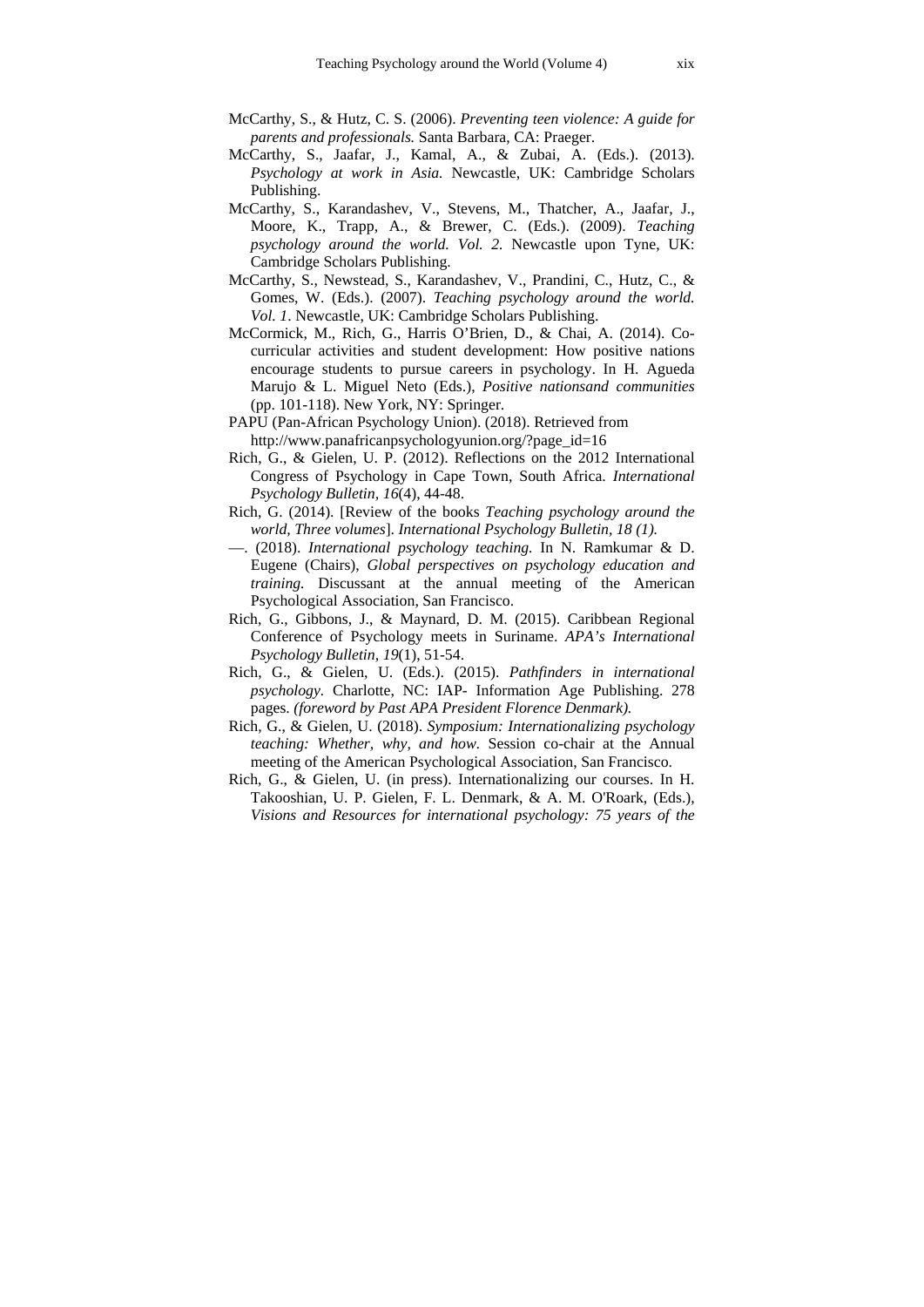*International Council of Psychologists.* New York, NY: Global Scholarly Publications. www.gsp-books.org

- Rich, G., Gielen, U., & Takooshian, H. (Eds.). (2017). *Internationalizing the teaching of psychology.(forewords by Jaan Valsiner, David Myers, and Saths Cooper).* Charlotte, NC: IAP- Information Age Publishing. 484 pages.
- Rich, G., & Kuriansky, J. (2015). Saths Cooper: Post-Apartheid psychology and leadership in South Africa and beyond. In G. Rich & U. Gielen (Eds.), *Pathfinders in international psychology.* Charlotte, NC: IAP- Information Age Publishing.
- SIP (Sociedad Interamericana de Psicología). (2018). Retrieved from https://sipsych.org/
- Stevens, M., & Gielen, U. (Eds.). (2007). *Toward a global psychology.* Mahwah, NJ: Lawrence Erlbaum.
- Takooshian, H., Gielen, U., Plous, S., Rich, G., & Velayo, R. (2016). Internationalizing undergraduate psychology education: Trends, techniques, and technologies. *American Psychologist, 71*(2), 136-147.
- Takooshian, H., Gielen, U., Rich, G., & Velayo, R. (2016). International psychology. *Oxford Bibliographies.* New York, NY: Oxford University Press. DOI: 10.1093/obo/9780199828340-0184
- Zoma, M., & Gielen, U. (2015). How many psychologists are there in the world? *International Psychology Bulletin, 19*(1).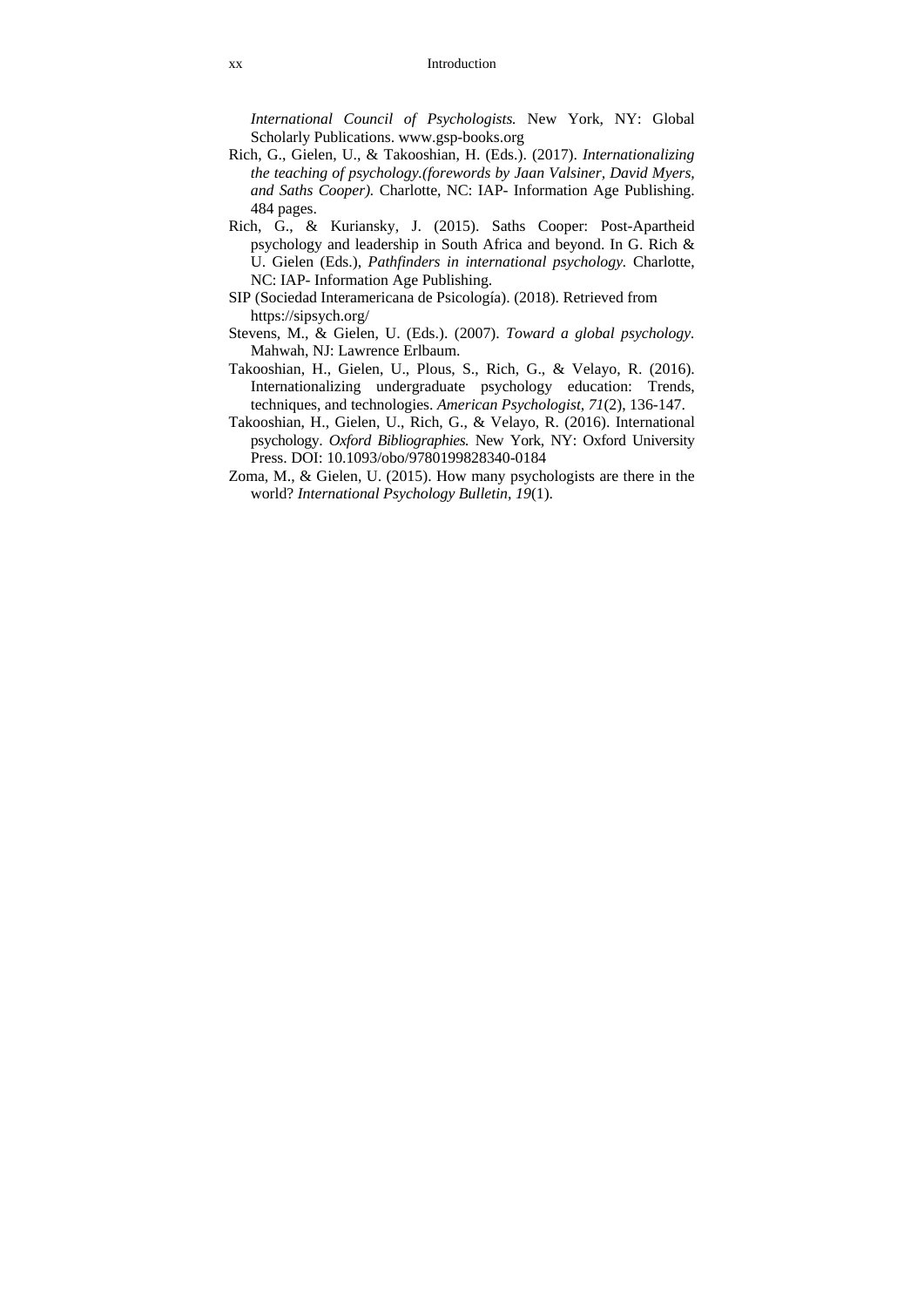# **LATIN AMERICA SECTION**

# **LUIS ALFREDO PADILLA LÓPEZ LUCIANA KARINE DE SOUZA SECTION EDITORS**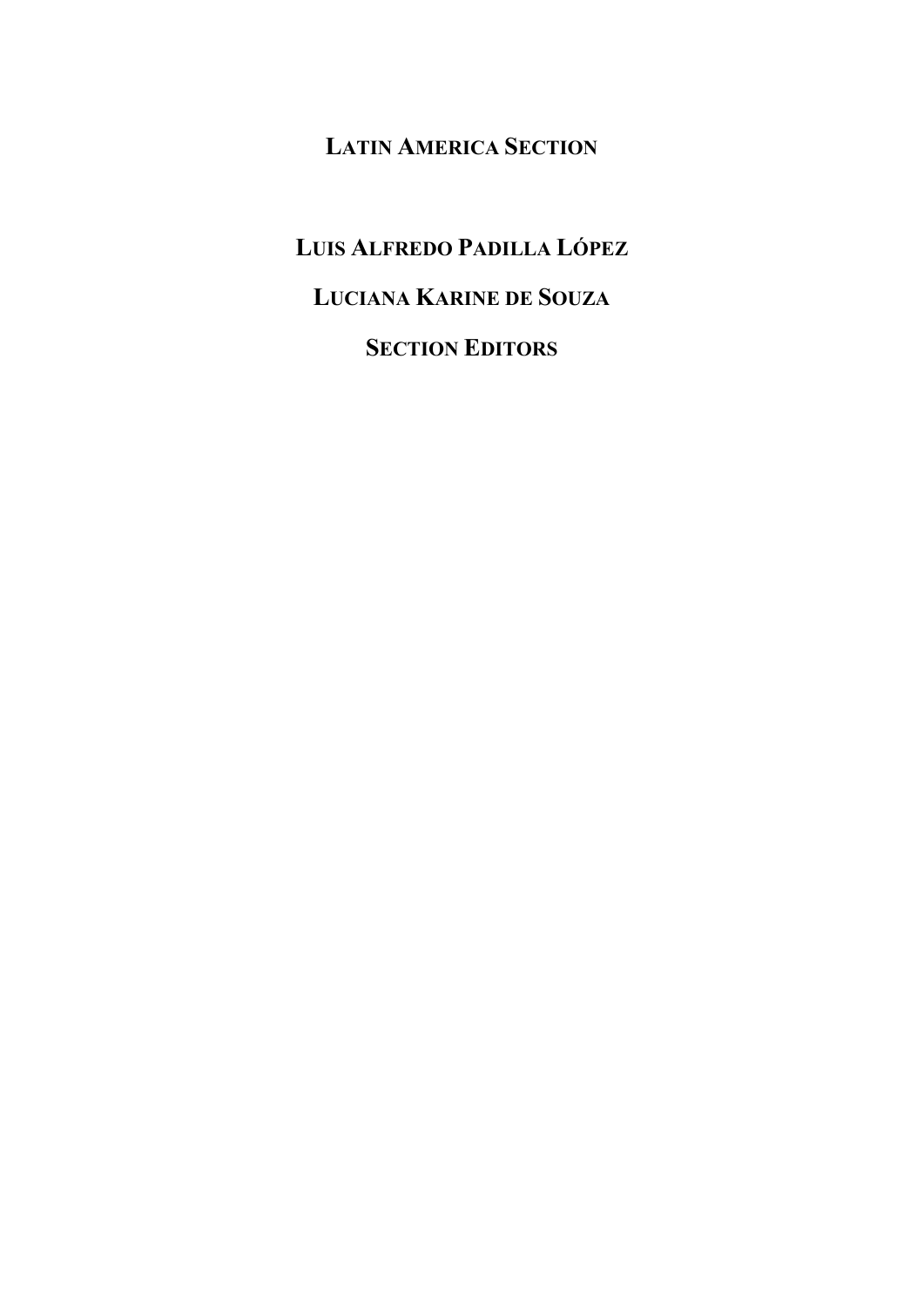## CHAPTER ONE

# TEACHING PSYCHOLOGY IN MEXICO AND PROSPECTS FOR DEVELOPMENT

ALFREDO PADILLA-LÓPEZ UNIVERSIDAD AUTÓNOMA DE BAJA CALIFORNIA ARNOLDO TÉLLEZ- LÓPEZ UNIVERSIDAD AUTÓNOMA DE NUEVO LEÓN DENISSE CORRALES-NÚÑEZ UNIVERSIDAD AUTÓNOMA DE BAJA CALIFORNIA ALFREDO MÉNDEZ RAMÍREZ UNIVERSIDAD AUTÓNOMA DE SAN LUIS POTOSÍ

### **Brief history of teaching psychology in Mexico**

Psychology, with a scientific perspective, has been taught in Mexico since the 1850s when Teodosio Lares included it as part of the study program of the Zacatecas Literary Institute and later in the National Education Plan of 1854 (Lares, 1850; Presidencia de la República Mexicana, 1854), which included it as a learning unit (independent course) in the second period of preparatory education. There is also evidence that, in 1858, the Literary Institute of San Juan (Matamoros, Tamaulipas) taught the course of psychology within the medical career (Rodríguez, 1995); and that, in 1883, Manuel C. Brioso y Candiani taught the chair of psychology at the Institute of Sciences and Arts of the State of Oaxaca, within jurisprudence and medicine (Rodríguez, 1995; Romero, 1886).

A decade later, in 1896, after the reconstruction of the educational system in Mexico, Ezequiel Adeodato Chávez Lavista proposed to include the course of psychology in the National Preparatory School and he himself taught it for the first time in that institution (Hernández, 1981; Lopez, 1995); Later, in 1916, Enrique Octavio Aragón Echeagaray created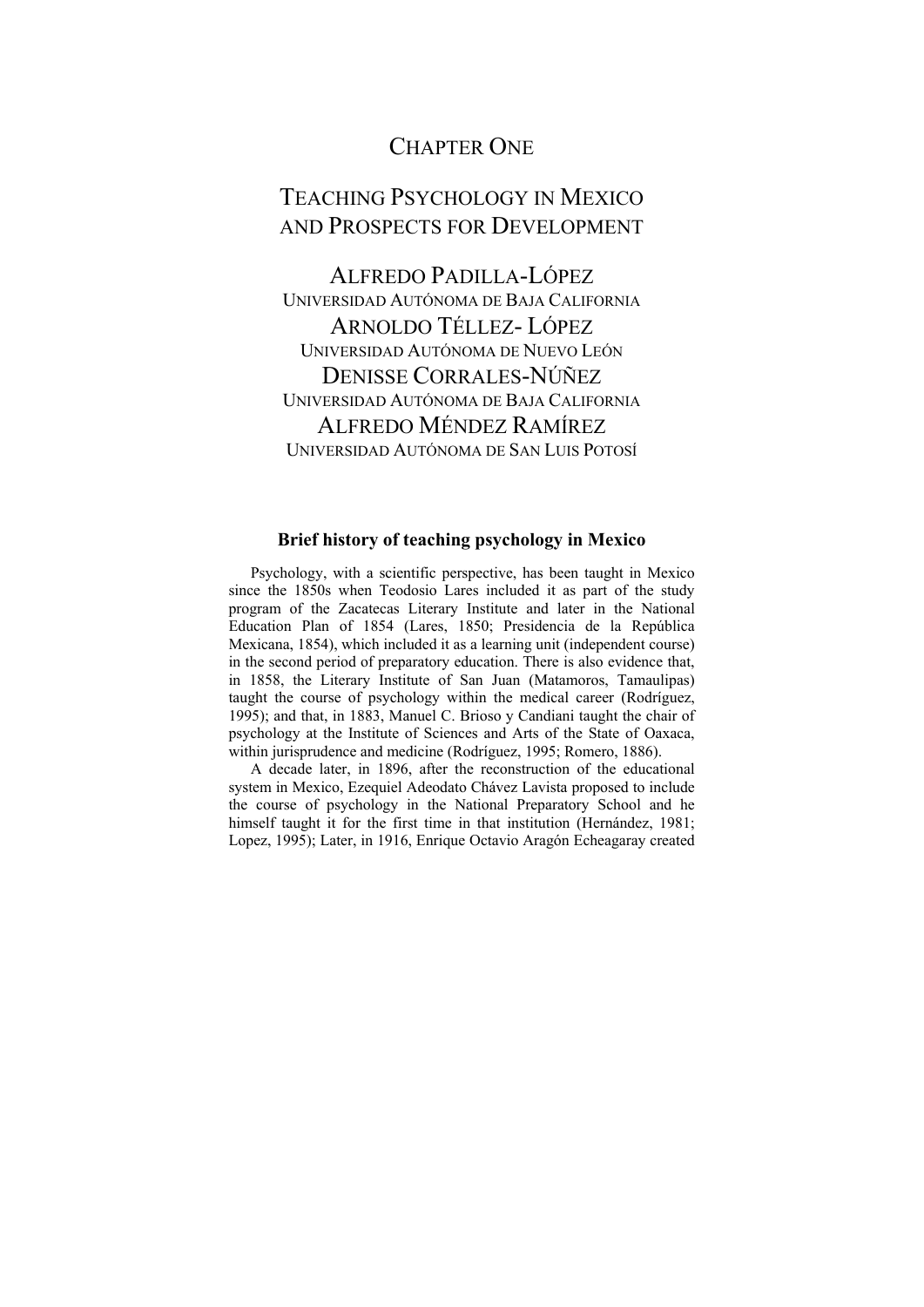the first psychology laboratory in Mexico, at the facilities of the National Preparatory School, where he conducted experiments on reaction time and psychophysiological activities (Colotla & Jurado, 1983; Escobar, 2016).

Later, when Ezequiel A. Chávez, Rector of the UNAM (in 1923) reorganized the National School of Higher Studies (an institution that a year later would become the Faculty of Philosophy and Letters), he proposed six large groups by which the lessons should be taught in this school; the third, fourth and sixth refer to the training of teachers, the issuance of certificates of special aptitude for school directors and inspectors, and the teaching of philosophy and the philosophical sciences, respectively; This would only be possible if the teaching of courses on adolescent psychology and educational psychology was maintained (Menéndez, 1994).

However, it was not until 1939 that psychology, as a program of study, begins at the Faculty of Philosophy and Letters of the National Autonomous University of Mexico (UNAM); this was a master's degree program in psychological sciences that was created by the psychology section of the same Faculty; the Psychology College (formerly the psychology department) of the same Faculty of Philosophy and Letters, because of the program's demand, created in 1943 the doctoral program in philosophy with a specialty in psychology (Martínez & Razo, 1996; Menéndez, 1994; Valderrama, Colotla, Jurado & Gallegos, 1997).

A little later, in 1950, Ramón Gómez Arias founded the School of Psychology in the Centro Cultural Universitario (later it would be the Ibero-American University) incorporated to the UNAM, at Hidalgo Avenue, No. 120, in Mexico City. The first generation of the postgraduate program included only six students. Among the professors were the psychiatrists Manuel Falcón, Roberto Flores Villasana, Francisco González Pineda, and Manuel Guevara Oropeza, the philosopher José Luis Curiel, the criminologist José Quiroz Cuarón, and the doctor Germán Herrera (Meneses, 1976).

Ten years later, in 1960, the UNAM, created its first educational program of a bachelor's degree in psychology that would be taught in the College of Psychology of the Faculty of Philosophy and Letters; This new curriculum was incorporated into the masters and doctorate programs already offered at the College of Psychology; Conditions that were valid for the UNAM to transform it in February 1973 into the Faculty of Psychology with facilities, an academic plant, and its own enrollment (Alvarez & Treviño, 1997).

Thus the formation of psychologists in the country, in its beginnings, was offered centralized in the Federal District (now Mexico City), but it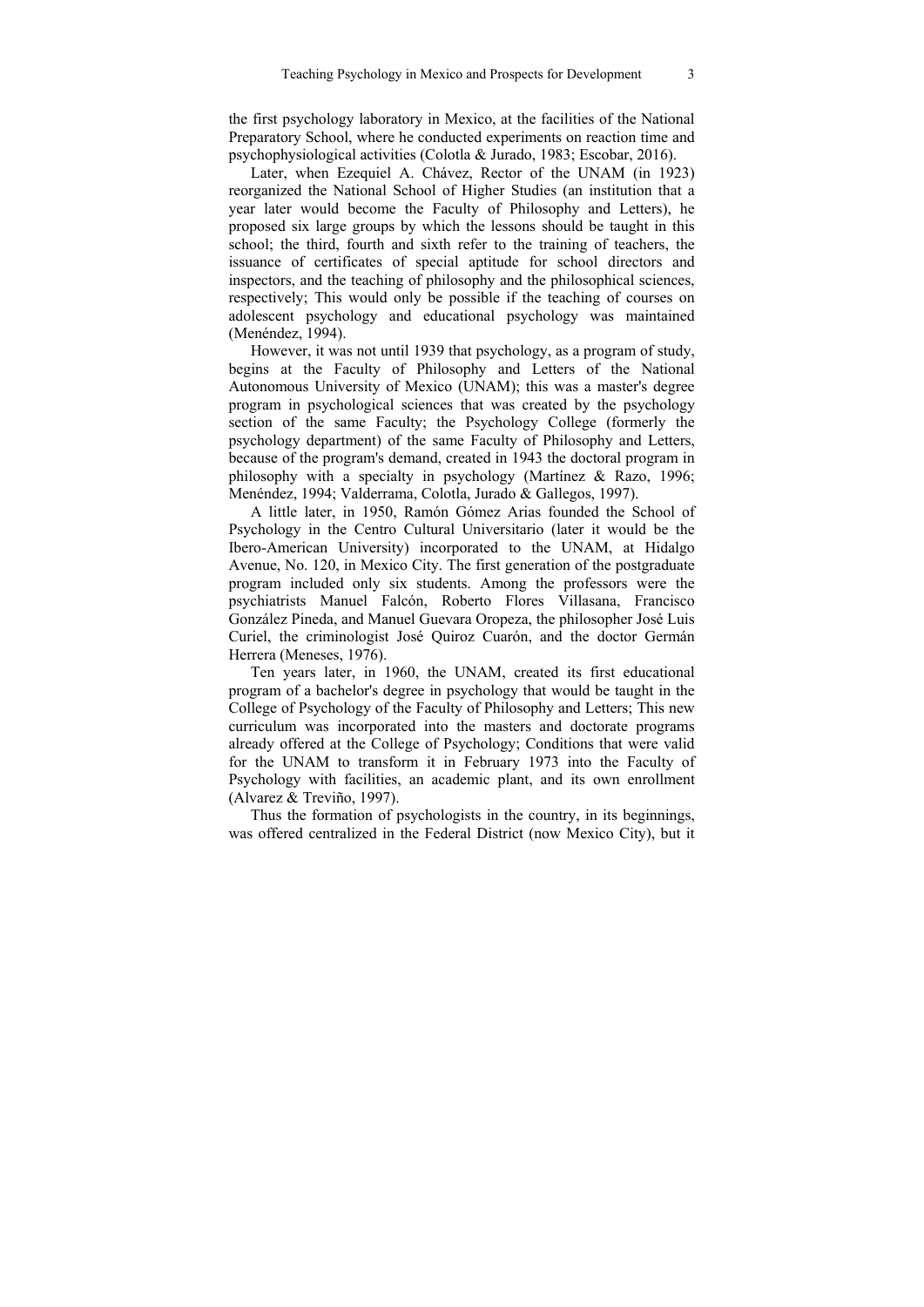was not long before the undergraduate programs in psychology were offered in other states of the country. For example, in 1977, the National Association of Universities and Institutions of Higher Education (ANUIES) identified 34 schools and faculties of psychology in Mexico concentrated in 14 states; although most of the academic units (18) were in the Federal District, Monterrey, and Guadalajara.

Of the 34 academic units, 16 were public institutions, located in Coahuila, Chihuahua, Federal District (four), Jalisco, State of Mexico (two), Morelos, Nuevo León, Puebla, Querétaro, San Luis Potosí, Sonora, Tamaulipas, Veracruz and Yucatán; The remaining 18 are private institutions located in cities such as the Federal District (eight), Monterrey (three), Chihuahua (two), Guadalajara (two), Saltillo, Cholula and Tampico (Velasco, 1978).

### **Offer and demand of the psychology program in Mexico**

Gradually the distribution of educational programs throughout the country has promoted an exponential growth in enrollment (1950), until 1977, where the total enrollment of the 34 schools identified by ANUIES (Velasco, 1978) was 10,790 students (5,000 of whom were enrolled in the program, only in the UNAM). Ten years later, in 1987, 82 schools were identified that offered the psychology degree in 23 states and had 28,866 students enrolled (Rivera and Urbina, 1989), of whom only 10% were enrolled in the UNAM.

In this same tone, the increasing offerings and demand for the degree in psychology did not stop; according to Harrsch (2005). In 2002, 243 schools of psychology have been registered, distributed in all the states of the Republic, with 56,723 students enrolled. This implies that in 15 years the number of schools offering the degree program in psychology increased almost threefold and almost twice the number of students enrolled. Within the next 10 years, by 2012, ANUIES (2017) identified 765 academic units that offer a bachelor's degree in psychology to 148,832 students (see illustration 1-1).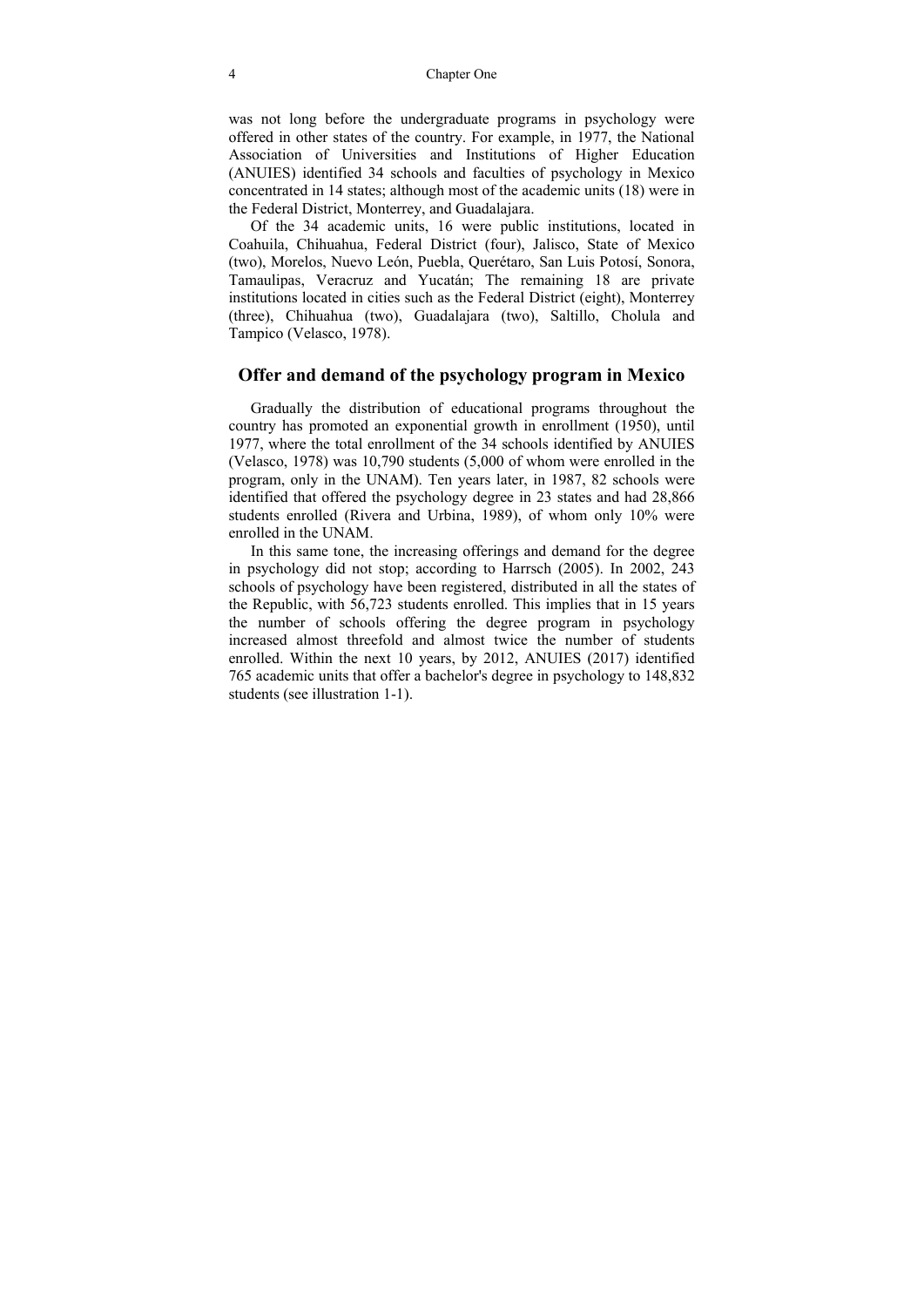#### Growth of the offer of the degree program in ps vchology in Mexico between 1950 and **2012**



*Illustration 1-1. Growth of the offer of the educational program of degree in psychology considering the number of academic units that offer it; according to ANUIES (2017), Velasco (1978), Rivera and Urbina (1989) and Harrsch (2005).* 

In recent times, between 2010 and 2016, the trend of enrollment growth has not diminished since it increased from 113,088 registered students in the 2010-2011 school period to 163,279 in the period 2015- 2016 (ANUIES, 2017), although growth rates of up to 22.8% have shown a process of deceleration of growth from the period 2013-2014 (see Table 1-1).

| School<br>Period  | $2010-$<br>2011 | $2011 -$<br>2012 | 2012-<br>2013 | $2013-$<br>2014 | $2014-$<br>2015 | 2015-<br>2016 |
|-------------------|-----------------|------------------|---------------|-----------------|-----------------|---------------|
| <b>Enrollment</b> | 113,088         | 121,156          | 148,832       | 149,013         | 155,857         | 163.279       |
| Rate              |                 | 713              | 22.8          | 0.12            | 4.59            | 4.76          |

| Table 1-1. Annual growth rate of enrollment recorded between the school |  |
|-------------------------------------------------------------------------|--|
| years $2010-2011$ and $2015-2016$ , according to ANUIES (2017).         |  |

It should be mentioned that the growth in enrollment is not the same for the whole country, especially for 2016, the south-central region of the country (Estado de Mexico, Guerrero, Hidalgo and Querétaro) concentrate the largest number of students, 34,869. The region with the lowest registered enrollment is the northeast (Nuevo León, Coahuila, Durango, San Luis Potosí, and Zacatecas), with only 21,130 students (see illustration 1-2).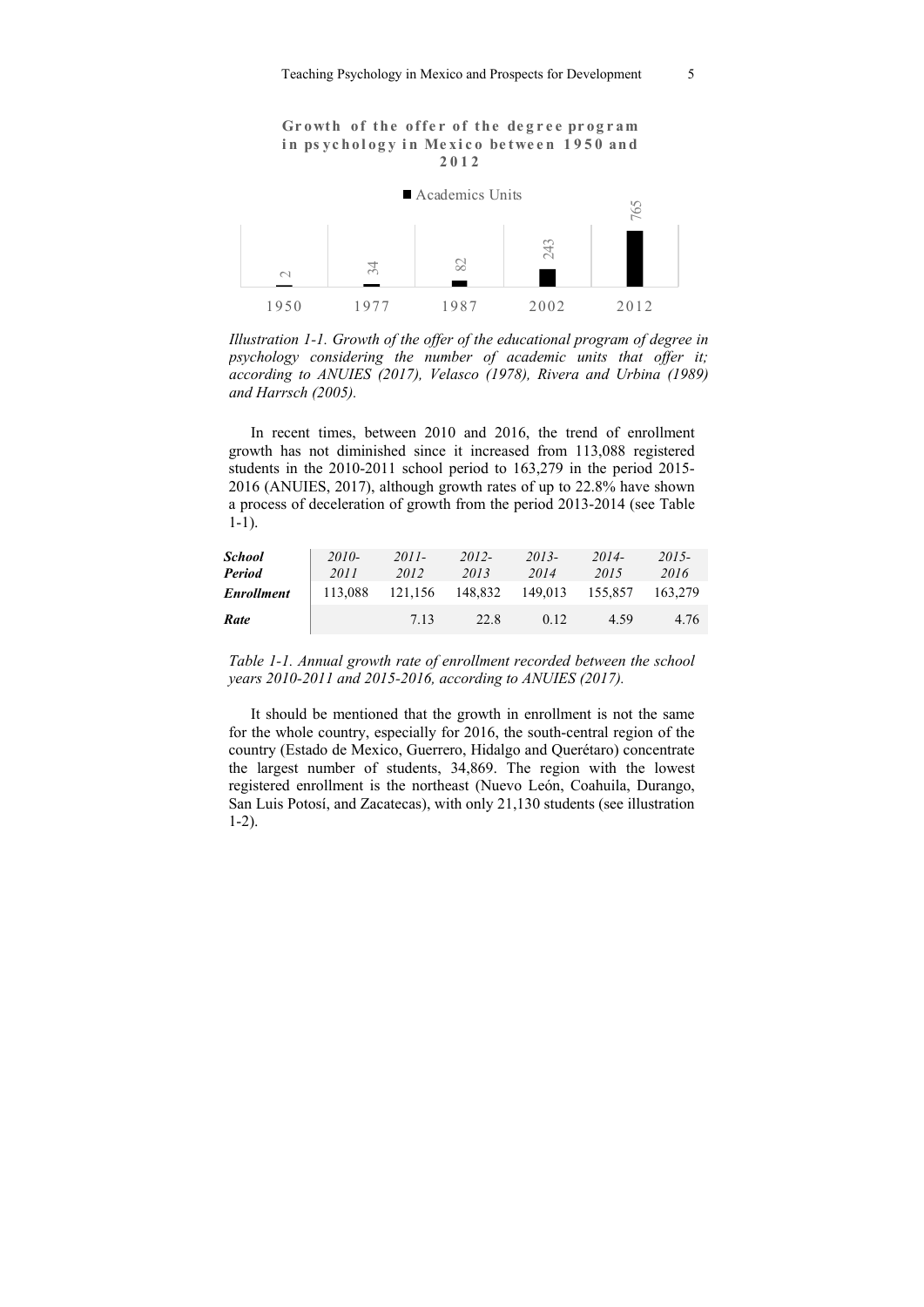#### 6 Chapter One



Registered enrollment by region of the country for the period 2015-2016

*Illustration 1-2. Registered enrollment, by region of Mexico, during the 2015-2016 school year, according to ANUIES (2017).* 

On the other hand, it is interesting to recognize that the largest number of academic units in the country are private; we are talking about 89.8% (786) of the total of 875 academic units and therefore 10.2% (89) are financially supported by the Mexican State. In addition, there is the fact that the historical growth of enrollment apparently does not depend on the institution's tax status, since both cases (private and public) show a growth trend, in enrollment, constant and similar between 2010 and 2016 (see Illustration 1-3).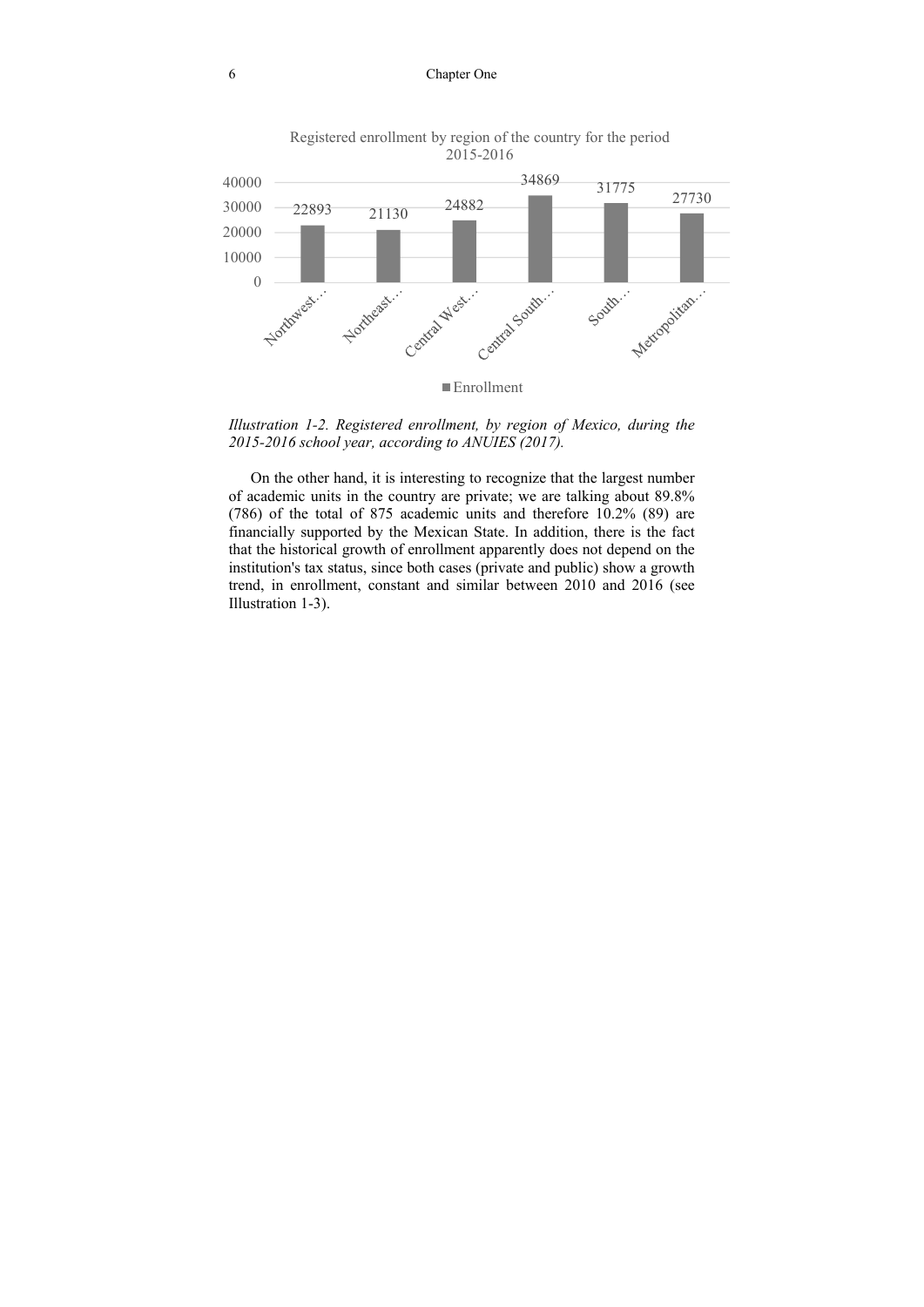

*Illustration 1-3. Evolution of the enrollment registered in the public and private academic units of Mexico, between the school years 2010-2011 and 2015-2016; according to ANUIES (2017).* 

### **Educational programs**

Since the 1850s, when Mexico proposed to integrate the scientific knowledge offered by psychology to the education of high school graduates and of some careers such as medicine and jurisprudence, the French positivist approach was based on the work of psychology, as explained by Lares (1850):

*"…The progress and perfection of philosophical studies have made ideology, limited before the treatise on ideas, the science that deals with analyzing the facts of the human spirit, and it was natural that, in order to designate it, the name of ideology should be abandoned and Replace with the broader and more typical of Psychology. Following advances of science, I have not separately formed a treatise on ideological matters, but I have understood them in the plan of psychology that I have tried to develop in these Elements. This is C. M. Paffe's plan, and the various articles that have served to develop it have been written in French by Joufroy, Foscati, Satur, Laffaye, and all the other famous writers whose slab I place at the head of the work…" (preface, iv).* 

Almost half a century later, in 1896, another of the great figures of psychology in Mexico, Ezequiel A. Chávez proposed to integrate the course of psychology into the educational program of the National Preparatory School, but now with a very different approach, His classes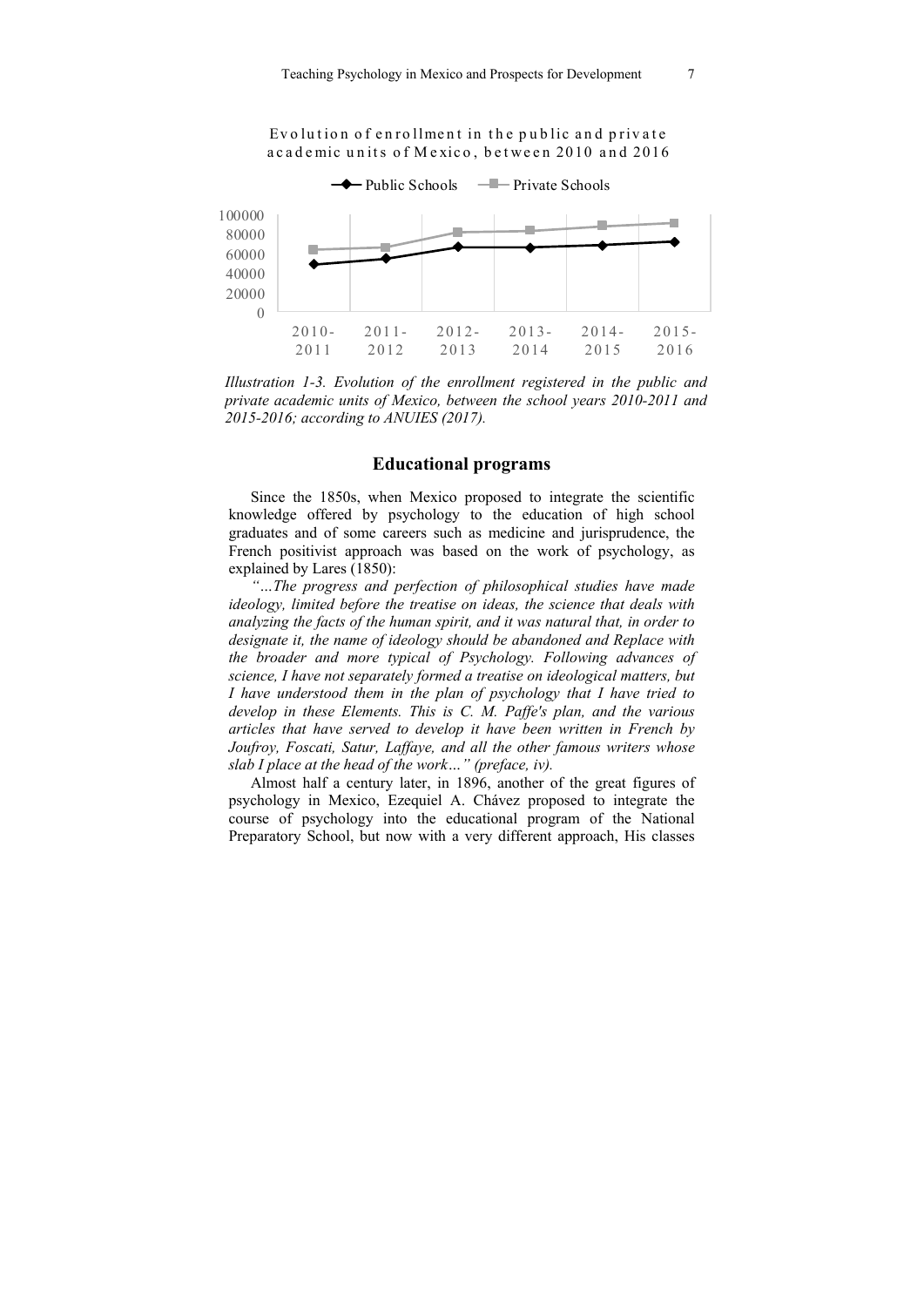include a translation that he makes of the book *A primer of psychology* by Edward B. Titchener (1923), that in Chávez's words would be of great utility to spread psychology:

*"The translation I have made of the well-ordered work written by the eminent psychologist Edward Bradford Titchener ... will make known in Spanish to its author, who is justly considered by the most famous psychologists as one of the first ... The proportions of this Book do, on the other hand, make it greatly suitable to serve as a work of text and, consequently, the utility of translating it is evident…" (Titchener, 1923; p. 1, Prologue of the translator for the first edition of this book)."* 

On January 16, 1939, as indicated by Menendez (1994), the University Council of the UNAM decided to reorganize the Faculty of Philosophy and Letters, and among other changes creates what would for the first time be an educational program to study psychology within the study plans, thus creating:

*"…A Section of Psychology in which, to opt for the degree of teacher in Psychological Sciences, had to cover, in the first instance, sixteen subjects of two semesters each, spread over three years…"* (p. 121).

In June 1951, Dr. Guillermo Dávila, Head of the Department of Psychology of the multidisciplinary Faculty of Philosophy and Letters, proposed to the University Council of the UNAM that the master's degree students could be sufficiently prepared to practice in any field of psychology; Furthermore, in the case of the Doctor of Philosophy student with specializations in Psychology (created in 1943), four terminal areas were proposed: Clinical, Forensic, Psychopedagogical and Psychotechnical (Menéndez, 1994). The proposal of Dr. Dávila was able to operate until 1960 and was consolidated in April of 1973 when the University Council of the UNAM created the Faculty of Psychology of the UNAM (Alvarez y Treviño, 1997; Menéndez, 1994).

The next considerable effort to create curricula was conducted by Veracruz University when, in 1965, it created the first educational program oriented by scientific research in psychology, offered by the Department of Psychology of the Faculty of Sciences; All this effort was led by the so-called Xalapa Group, worthily represented by three psychologists: Emilio Ribes Iñesta, Antonio Gago, and Victor Manuel Alcaraz Romero (Caso, 2012). This curriculum was so important in the history of psychology teaching in Mexico that it was the basis of later psychology curricula that would be offered by all educational institutions, including UNAM (Case, 2012, Sánchez, 1997).

In the 1960s and particularly in the 1970s, a process of expansion and decentralization of the teaching of psychology in Mexico with rapid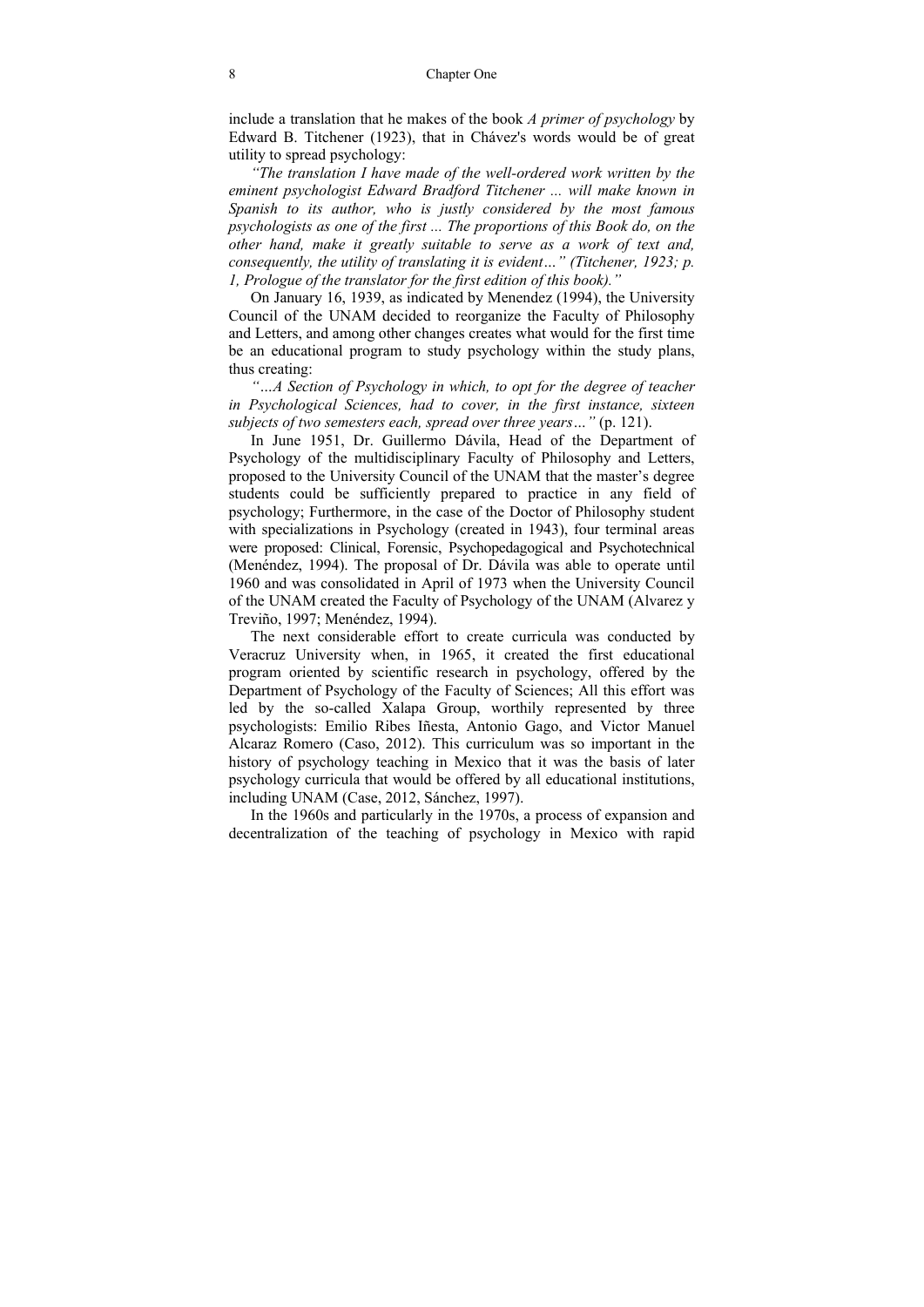acceleration was generated, as already mentioned in previous paragraphs; unfortunately, in many cases, the institutions that offered these programs did not have the facilities, equipment or human resources sufficient or prepared to provide quality training (Mota, 1999; Téllez & Padilla, 2010).

The National Council for Education and Research in Psychology (CNEIP), made up of public and private universities, was created in 1971 to try to address the obvious consequences of this socioeconomic phenomenon. It has, among other objectives, to guide the teaching and research of Psychology to the solution of social problems, in addition to promoting the teaching, research, dissemination and professional practice of scientific psychology in higher education institutions.

Among its main contributions to the achievement of these purposes is the constitution of the first profile for the professional practice of psychologists in Mexico, developed in Jurica, Querétaro, in 1978 (CNEIP, 1978) and its subsequent updating in 1995 (Mota, 1995). In addition, its accomplishments include the creation of the *Journal Teaching and Research*, published since 1979, as well as the Annual Congress of the CNEIP and the creation of the Accreditation Council for the quality of teaching in psychology, which is described below.

### **Accreditation of quality in the teaching of psychology**

In Mexico, the evaluation for the purpose of accreditation and quality assurance has had a consolidated development, through the CNEIP; since this institution also has among its fundamental objectives to strengthen and promote the educational programs in Psychology offered by institutions of higher education in the country in addition to promoting the culture of evaluation and accreditation in the different federal states of the country (CNEIP w/d).

In order to fulfill these objectives, in 1992, the CNEIP began work related to accreditation in order to come before the universities of the country and before the authorities of higher education, the body responsible for the work of evaluation and accreditation of academic units and of psychology programs in Mexico.

In 1996, the General Assembly of the CNEIP approved the basic documents for accreditation and in April 1997, the first 11 Educational Programs in Psychology were accredited. In 2002 the CNEIP was recognized by the Council for Accreditation of Higher Education A.C.